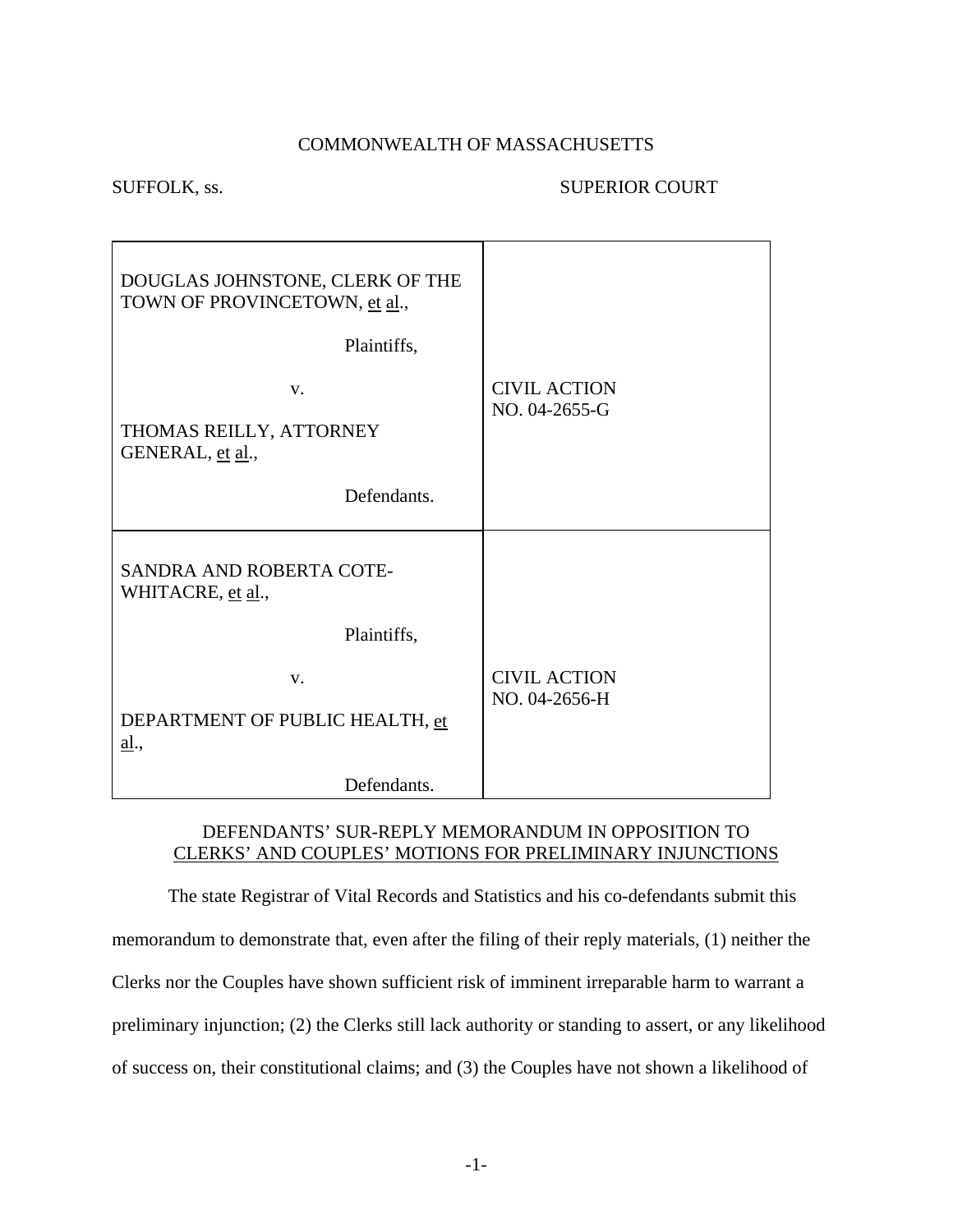<span id="page-1-0"></span>success on either their constitutional or statutory claims. Finally, plaintiffs have failed to carry their burden of showing that the public interest would be served, or at least not harmed, by issuance of the injunctions. For ease of reference, the Registrar will follow the same order of argument here as he followed in his original opposition to the Clerks' and Couples' motions.

# I. NEITHER THE CLERKS NOR THE COUPLES ALLEGE SUFFICIENT IMMINENT IRREPARABLE HARM TO WARRANT ISSUANCE OF PRELIMINARY INJUNCTIONS.

The mere claim of a constitutional violation does not by itself establish irreparable harm,<sup>[1](#page-1-0)</sup> and the Clerks' and Couples' more specific claims of harm fail on the facts and the law.

A. The Clerks Fail to Show Imminent Irreparable Harm.

 $\overline{a}$ 

 The Clerks argue that absent an injunction, they "will be unable to discharge their oath to 'support the Constitution of the Commonwealth' without risking criminal prosecution." Clerks' Reply at 13. This is insufficient to show imminent irreparable harm warranting an injunction. First, it is primarily a mere re-labeling of the Clerks' claim that they are likely to win on the

<sup>&</sup>lt;sup>1</sup> Cases holding that deprivation of a constitutional right is per se irreparable harm "are almost entirely restricted to cases involving alleged infringements of free speech, association, privacy or other rights as to which temporary deprivation is viewed of such qualitative importance as to be irremediable by any subsequent relief." Public Service Co. of New Hampshire v. Town of West Newbury, 835 F.2d 380, 382 ( $1<sup>st</sup> Cir.$  1987) (holding that alleged denial of procedural due process was not per se irreparable harm). The Supreme Judicial Court has not to the Registrar's knowledge adopted any broader principle; T&D Video, Inc. v. City of Revere, 423 Mass. 577, 582 (1996), originally cited by the Couples (Memo at 40) for the proposition that any constitutional violation equated to irreparable harm, was a First Amendment case, relied solely on other such cases, and said nothing about other types of constitutional violations. The large majority of the cases discussed in the Couples' other main authority, 11A C. Wright, A. Miller & M. Kane, Federal Practice and Procedure § 2948.1 at 161 (1995), appear to fall within the categories described in Public Service Co.. At issue here, in contrast, is not any constitutional right to marry, but equal protection and due process challenges to statutes that restrict marriage and are alleged merely to fail rational basis review, or are alleged to be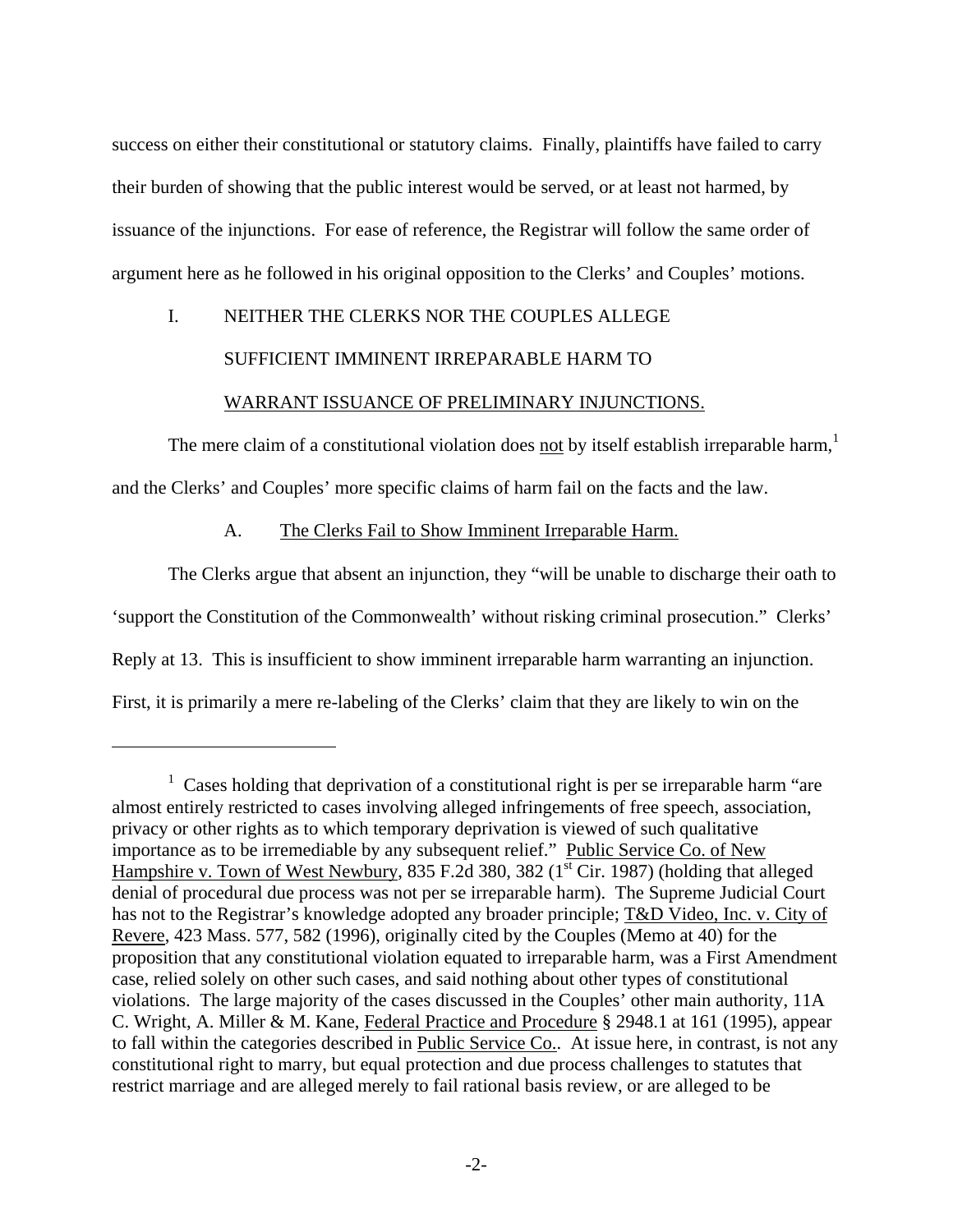<span id="page-2-1"></span>merits, rather than a showing on the separate issue of imminent irreparable harm pending a ruling on the merits. Second, the Clerks are plainly wrong in arguing that the risk of criminal prosecution here presents the "very special circumstances" they acknowledge are the type of irreparable harm necessary to warrant an injunction. The Clerks take the extreme position that such "very special circumstances" are present here because "enforcement authorities [are] pursuing 'a deliberate pattern and practice of constitutional violations[.]'" Clerks' Reply at 14 (quoting Dunigan Enterprises, Inc. v. District Attorney for the Northern District, 11 Mass. App. Ct. 254, 257 (1981)). But Dunigan relied on Norcisa v. Board of Selectmen of Provincetown, 368 Mass. 161 (1975), where the court gave clear examples of the types of prosecutorial action that would,<sup>[2](#page-2-0)</sup> and would not,<sup>[3](#page-2-1)</sup> warrant injunctive relief. Dunigan itself gave a similar example of

selectively enforced based on animus against a non-suspect class.

 $\overline{a}$ 

<span id="page-2-0"></span><sup>2</sup> The Norcisa court, 368 Mass. at 168, found "instructive" a comparison of its holdings in Kenyon v. Chicopee, 320 Mass. 528 (1946) (injunctive relief warranted) to its holding in Shuman v. Gilbert, 229 Mass. 225 (1918) (injunctive relief not warranted). The Norcisa court (368 Mass. at 170) described Kenyon as follows:

 In the Kenyon case . . . we reversed interlocutory decrees sustaining demurrers where the bill alleged that members of Jehovah's Witnesses had been repeatedly, on different dates, arrested, prosecuted, and convicted under an unconstitutional ordinance, prohibiting distribution of handbills, that on at least two occasions a defendant judge had convicted some of the plaintiffs despite being shown United States Supreme Court decisions holding such an ordinance unconstitutional, that the defendants well knew that the ordinances were unconstitutional and void, that the plaintiffs' means of paying bail fees and of posting bail and appeal bonds were exhausted, and that the defendants had threatened to and would continue to make false arrests, all to the irreparable damage of the plaintiffs' attempts to exercise their constitutional rights. In these circumstances, we held that an injunction against further prosecutions could properly issue, if the allegations were ultimately proved.

<sup>3</sup> The Norcisa court described Shuman as follows (368 Mass. at 168-69, quoting Shuman; emphasis added):

In the Shuman case, six merchants alleged that the defendant chief of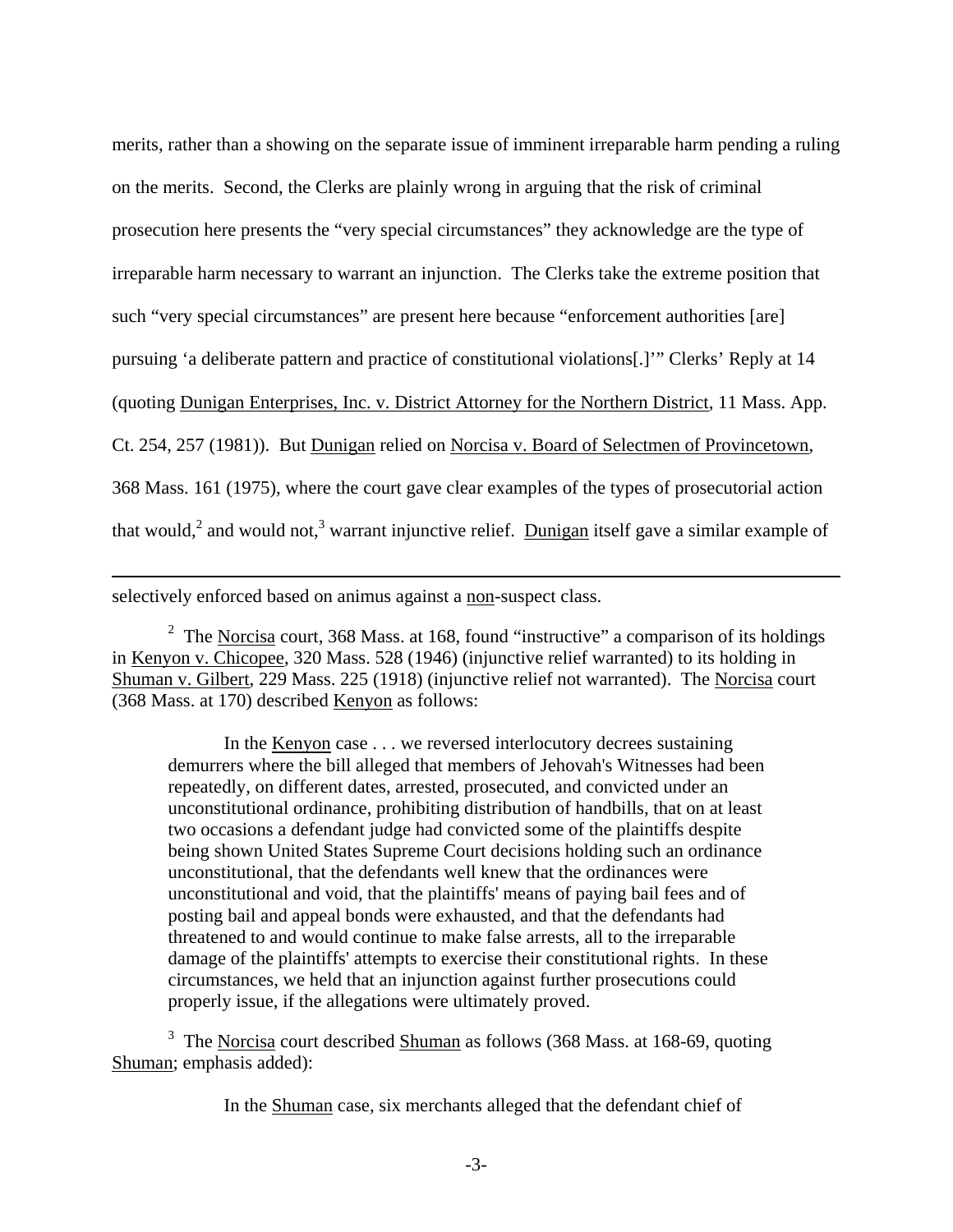a case where such relief was appropriate.<sup>[4](#page-3-0)</sup> This case is so far from the facts of the two cases finding relief appropriate as to make further discussion unnecessary.

 The Clerks further note that clerks in other states have been sued by same-sex couples challenging the denial of marriage licenses. Clerks' Reply at 13 n.11. That says nothing about the likelihood of such suits against the plaintiff Clerks here, where the Clerks' suit clearly and publicly announces that but for the Registrar's actions they would issue licenses to out-of-state same-sex couples, and none of the Clerks has been threatened with any litigation by such a couple. Instead, the Couples have sued the Registrar. The Clerks' professed fear of civil suits

<u>.</u>

police of Northampton threatened to prosecute them for conducting a business without a license, which they claimed they were not obligated to obtain. The plaintiffs' bill sought to make out a case of irreparable damage and inadequacy of legal remedy by alleging, inter alia, that it would take several months to obtain a decision on the case from an appellate court and that in the intervening period the loss of profits and advantageous business relations would cause the plaintiffs great and irreparable damage. To these averments, a demurrer was sustained. This court upheld the sustaining of the demurrer. After noting that in the event of multiple, oppressive, and wrongful prosecutions, an injunction might properly issue, we said: 'A possibility that complaints may be lodged against six persons is not enough under these circumstances to make out a case of multiplicity. The allegations as to repeated complaints are not sufficient to warrant the inference that the courts of this commonwealth will countenance continued and oppressive prosecutions when once a genuine test case open to fair question has been presented and is on its way to final decision.'

<span id="page-3-0"></span><sup>4</sup> The **Dunigan** court pointed to **Dombrowski v. Pfister**, 380 U.S. 479 (1965), where, in the words of the Dunigan court (11 Mass. App. Ct. at 260 n.12 ), an injunction issued because:

[T]he plaintiffs offered to prove that the prosecutorial authorities threatened to enforce statutes against the plaintiffs without any expectation of securing valid convictions, that despite a summary vacation of search and arrest warrants by a State judge for lack of probable cause, the prosecutorial authorities continued to threaten new indictments and prosecutions based on the evidence ordered suppressed by the State judge, and that the prosecutorial authorities were engaging in a plan of arrests, seizures, and threats of prosecution for the sole purpose of harassing the plaintiffs in order to discourage them from attempting to vindicate important constitutional rights.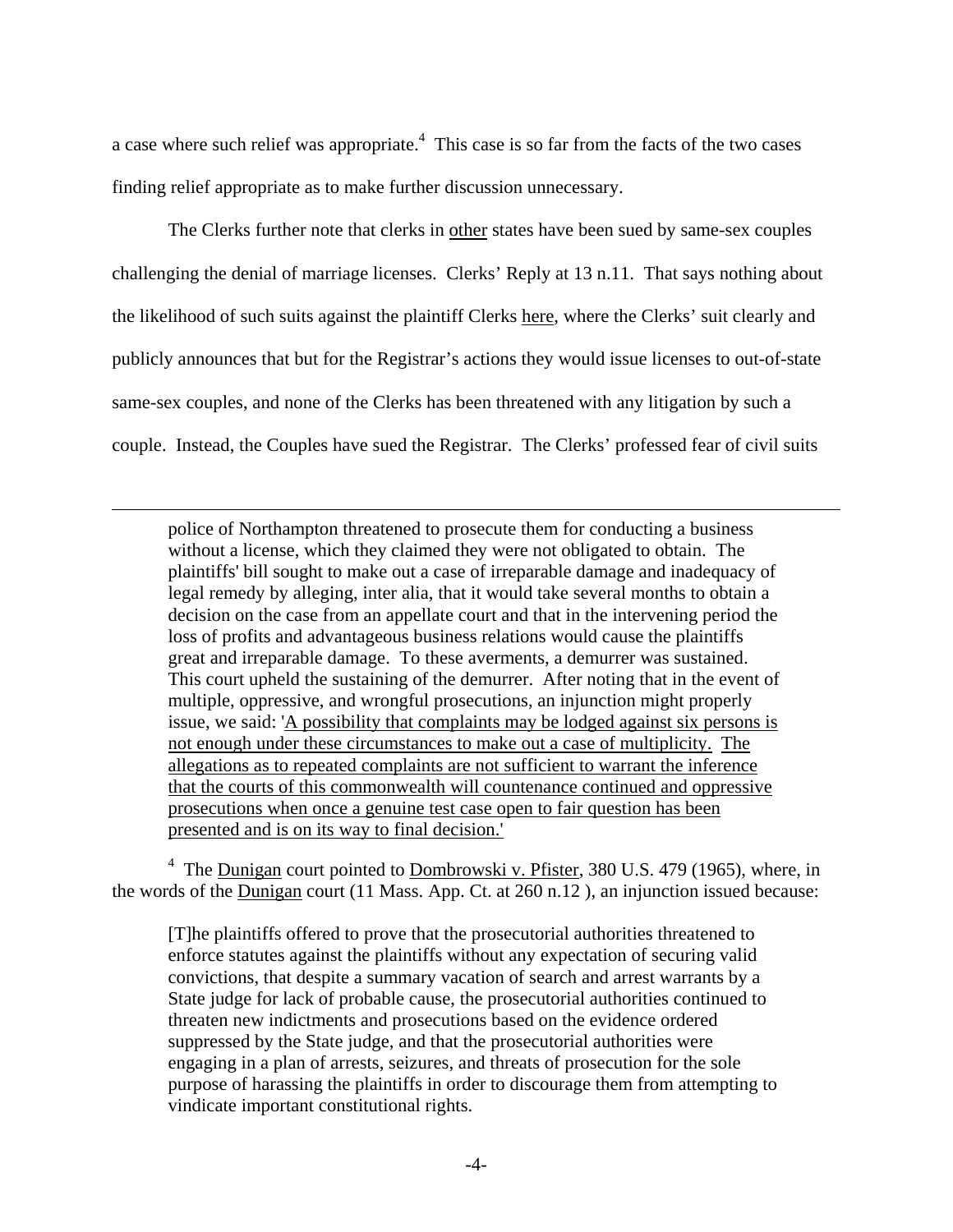does not show that any irreparable harm is imminent. See Registrar's Opposition at 17-18.

 The Clerks finally repeat their professed fear of public condemnation for their role in enforcing §§ 11 and 12. But the fact that a public opinion poll in a single newspaper found (prior to the Clerks' filing suit with Provincetown's Clerk as the lead plaintiff) that 80% of respondents believed Provincetown should resume marrying out-of-state same-sex couples (Clerks' Reply at 14) hardly shows that those respondents believe Provincetown's Clerk to be homophobic or otherwise worthy of condemnation. In short, the Clerks face no imminent irreparable harm.

#### B. The Couples Fail to Show Sufficient Imminent Irreparable Harm.

 The only thing new in the Couples' reply on the issue of irreparable harm (Couples' Reply at 15) is the citation to the Affidavit of Michael Thorne and James Theberge, in which that Maine couple details their continuing contacts with Massachusetts and the harm they say might befall them in Massachusetts if they are not allowed to marry immediately. That asserted harm relates only to them (and thus could not support preliminary relief for the other Couples), and the Court may (and should) evaluate it to determine its imminence and irreparability.

 Moreover, even if the Court found Thorne and Theberge's assertions otherwise sufficient –and most especially if the Court somehow found that the other Couples had also shown imminent irreparable harm–the Court should balance against this circumstance the fact that the Couples are effectively seeking final relief, which a preliminary injunction should not grant. In the Matter of McKnight, 406 Mass. 787, 792 & n.4, 800-02 (1990); see Registrar's Opposition at 27 n.30. If a preliminary injunction issues allowing them to marry, and then the Registrar prevails on the merits, there is no clear avenue for undoing the Massachusetts consequences of

-5-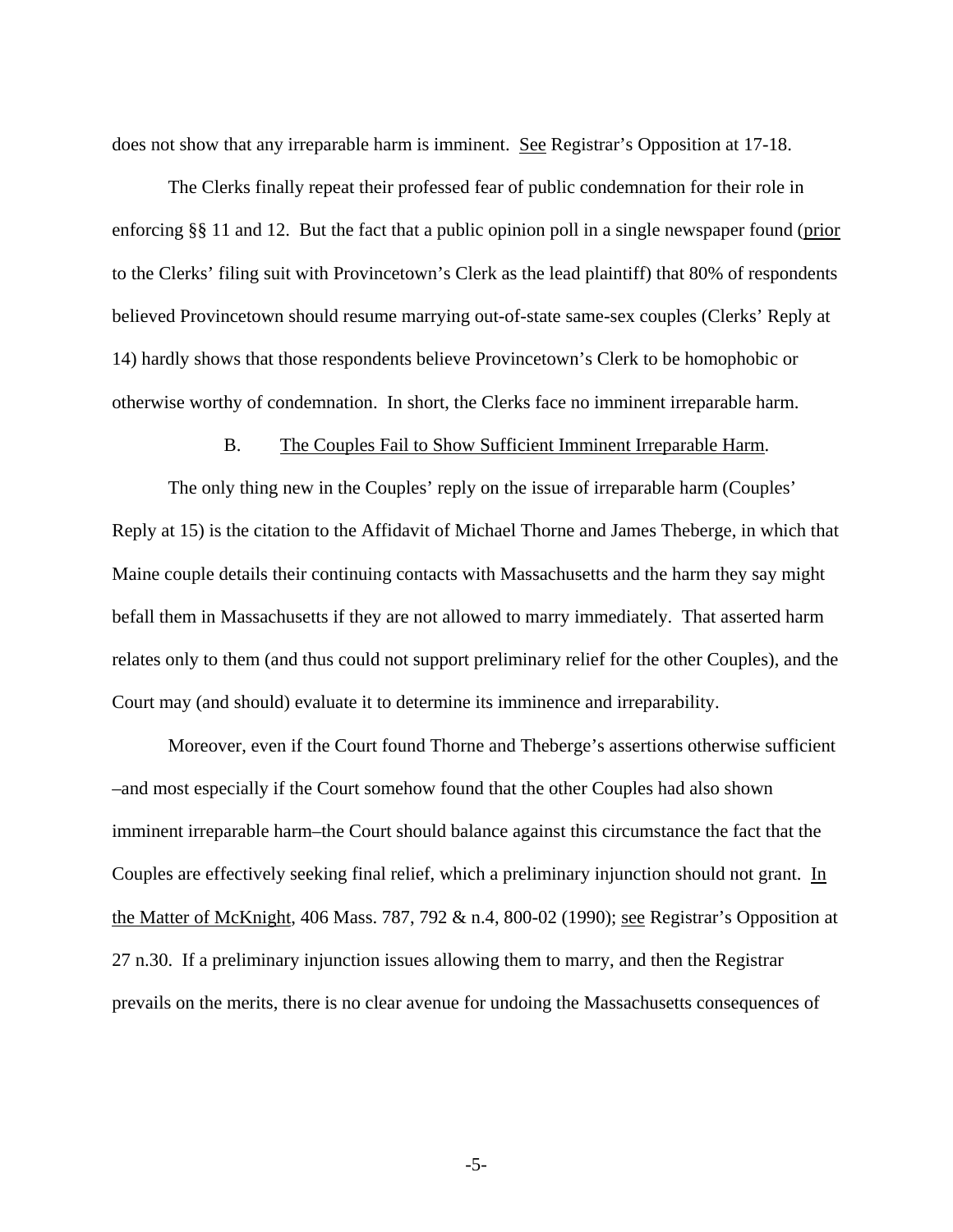<span id="page-5-0"></span>what would have been a marriage in violation of Massachusetts law.<sup>[5](#page-5-0)</sup> There is no express procedure in G.L. c. 207 for the Registrar (as opposed to a spouse, in a suit against the other under § 14) to initiate a proceeding to determine the validity or legality of a marriage.

 For this reason, "the [Court] should seek to minimize the harm that final relief cannot redress, by creating or preserving, in so far as possible, a state of affairs such that after the full trial, a meaningful decision may be rendered for either party." Packaging Industries Group, Inc. v. Cheney, 380 Mass. 609, 616 (1980) (citation and internal quotation omitted; emphasis added). The Clerks are correct that the "status quo" to be preserved is "the last uncontested status which preceded the pending controversy," Clerks' Reply at 11 (quoting United Steelworkers v. Textron, Inc., 836 F. 2d 6, 10 (1st Cir. 1987)), but they ignore reality in going on to assert that the "last uncontested status" was "the state of affairs that existed before the defendants implemented their new enforcement regime." The last uncontested status was that out-of-state same-sex couples could not marry here–that was the status prior to Goodridge; it was the status when Goodridge was issued with Justice Greaney's footnote recognizing the effect of §§ 11 and 12, see 440 Mass. at 348 n.4; and it was the status before Goodridge took effect, when the Registrar made clear his view that §§ 11 and 12 barred such marriages. An injunction would upset this status quo.

 Although the Couples are correct (Reply at 15 n.18) that the availability of Canadian marriages is not relevant to the merits of their claims here, it is relevant to whether a preliminary

 $5$  If a preliminary injunction issued allowing Thorne and Theberge to marry here, and  $\S$ 11 were later upheld on the merits, Thorne and Theberge's marriage would be void by the terms of § 11 (see Part III.A infra), although the consequences of such a ruling for any marriagedependent events that had occurred in the interim are difficult to catalogue here. Moreover, the marriages of the other two Couples who have not yet married (see Registrar's Opposition at nn.6,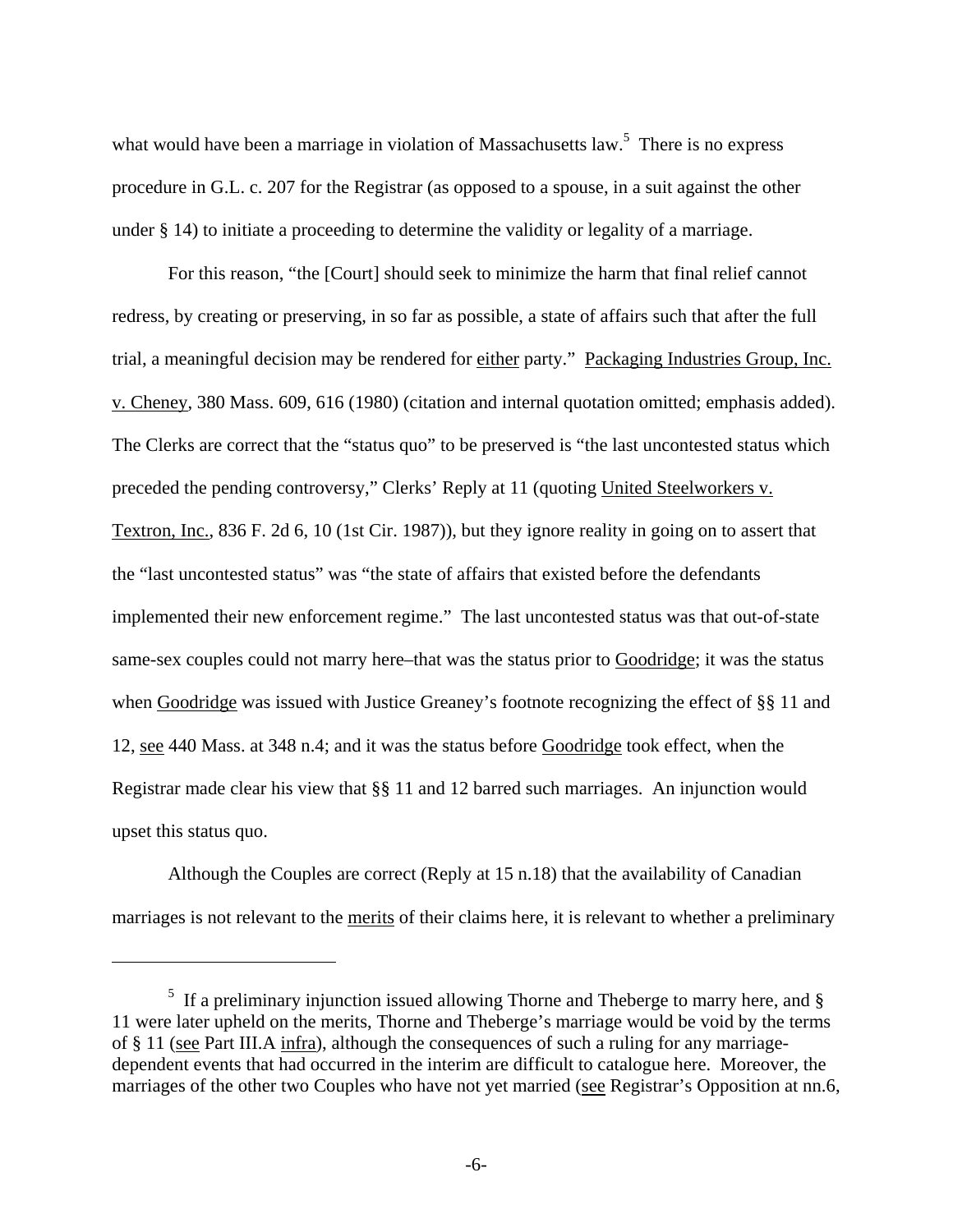<span id="page-6-0"></span>injunction is necessary to prevent imminent irreparable harm. On this record it is undisputed that, even without any action by this Court, the Couples could immediately marry in Canada and that those marriages would obtain the same degree of recognition in Massachusetts (and any other state) as if they had been performed here. The Couples may thus protect their interests, without the Court disturbing the status quo by requiring public officials to take action that might later be found to have violated Massachusetts law and that there is no clear avenue for undoing.

#### II. THE CLERKS ARE UNLIKELY TO SUCCEED ON THE MERITS.

#### The Clerks are unlikely to succeed on the merits, both because they lack authority and standing to assert an equal protection claim and because the claim is factually and legally flawed. A. The Clerks May Not Assert Their Constitutional Claim.

The Clerks' various attempts to avoid the Spence doctrine are unsuccessful. In Spence v. Boston Edison Co., 390 Mass. 604, 610 (1983), the court recognized a "'long-standing and farreaching prohibition on constitutional challenges by governmental entities to acts of their creator State,'" including equal protection challenges to the actions of state officials, and the court has "since applied the Spence doctrine in a wide range of cases." MBTA v. Auditor of the Commonwealth, 430 Mass. 783, 792 (2000) (quoting Spence; citing cases). If, as the Clerks implausibly suggest, local officials may evade this "long-standing and far-reaching prohibition," "applied . . . in a wide range of cases," simply by pleading a declaratory judgment claim, the Spence doctrine would be reduced to a nullity. The courts have applied Spence to bar declaratory judgment actions, and indeed the Supreme Judicial Court has made clear that Spence applies regardless of the form of the action. $<sup>6</sup>$  Even if local officials believe state actions affecting</sup>

#### 12), would not automatically be void if contracted here in violation of Massachusetts law.

 $\overline{a}$ 

<sup>6</sup> In Trustees of Worcester State Hosp. v. The Governor, 395 Mass. 377, 380 (1985), in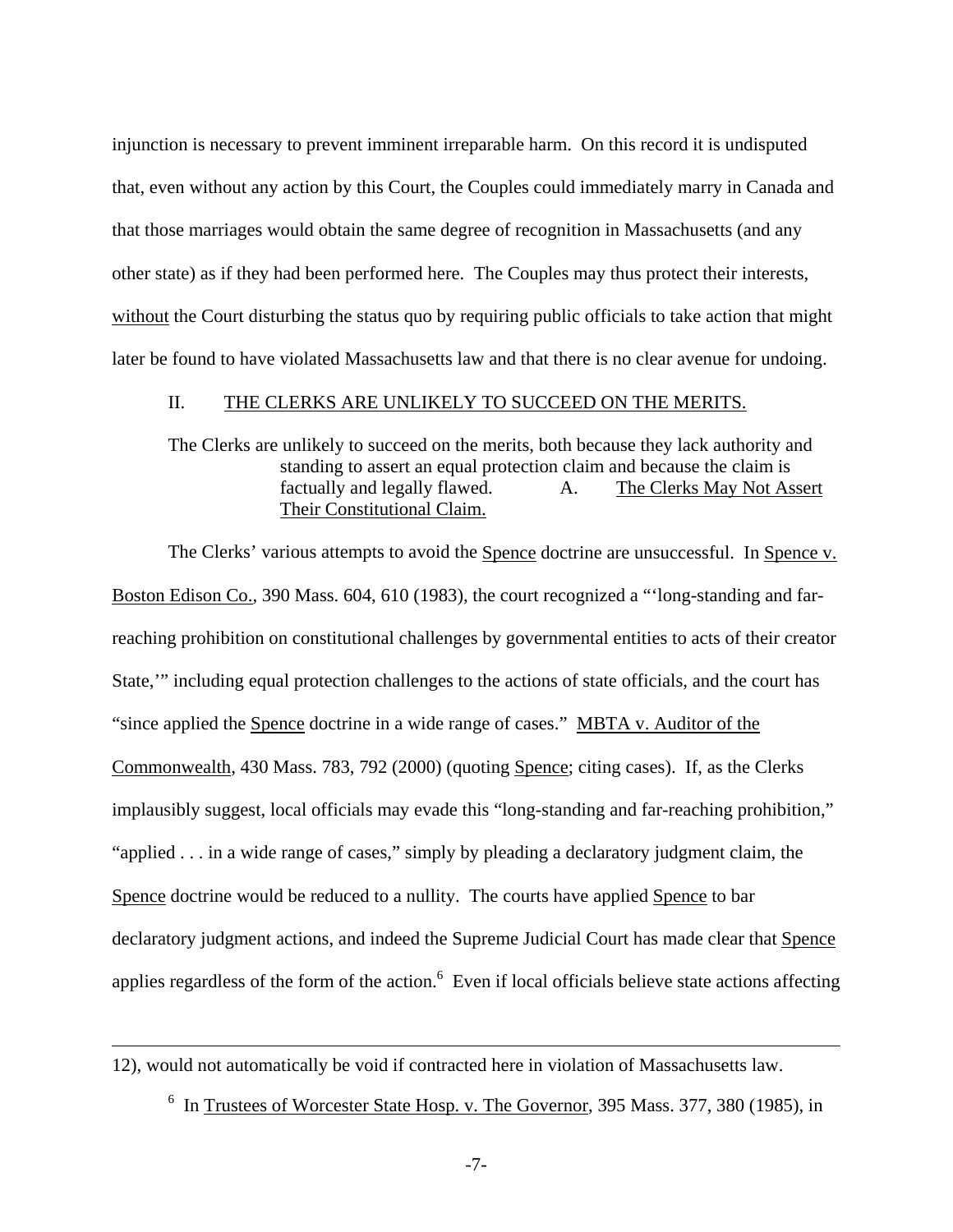<span id="page-7-0"></span>those officials are unconstitutional–i.e., even if there is an "actual controversy" over whether the state actions at issue may permissibly affect local officials' performance of their duties–Spence still bars the challenge. The reason is that local officials in their official capacities simply do not have equal protection rights against state government. Spence, 390 Mass. at 607-10. Thus the Clerks' equal protection claim, to the extent they are attempting to assert their own rights, is barred<sup>[7](#page-7-0)</sup>

 Nor are the Clerks aided by District Attorney for the Suffolk District v. Watson, 381 Mass. 648 (1980). In that case, as it was presented to the Supreme Judicial Court, a district attorney asserted that a death penalty statute was constitutional, but four first-degree-murder defendants asserted that the statute violated their state constitutional right against cruel or unusual punishments. "The plaintiff [district attorney] asserts and the defendants deny that [the statute] is consistent with art. 26 of the Declaration of Rights." Id. at 659. Declaratory relief was appropriate not merely because the enforcement authority's duties were implicated but because

holding that public hospital trustees could not bring a declaratory judgment action claiming an unconstitutional taking of hospital property, the court made clear that, under Spence, "[t]he plaintiffs, as a governmental corporate entity, lack standing to seek declaratory or injunctive relief, or relief by way of mandamus, based on those constitutional challenges. . . . Furthermore, governmental entities 'cannot assert a cause of action under 42 U.S.C. § 1983.'" Trustees of Worcester State Hosp., 395 Mass. at 380-81 (citing and quoting Spence; emphasis added). See also City of Boston v. Board of Educ., 392 Mass. 788, 789, 793 & n.6 (1984) (in city's declaratory judgment action regarding duty to pay for special education services, Spence would have barred any attempt by city to assert constitutional claims); Comm'rs of Hampden County v. Town of Agawam, 45 Mass. App. Ct. 481, 481, 483 (1998) (commissioners' action seeking declaratory relief on ground that state statute was unconstitutional was barred by Spence).

 $\overline{a}$ 

 $7$  For purposes of the present motion, the Court need not resolve whether it would aid the Clerks to amend their complaint (as they say they intend, Clerks' Reply at 4 n.1) to assert individual capacity claims. Such claims could relate only to the possibility of criminal prosecution under § 50 for violation of § 11, because otherwise the Clerks in their individual capacities have no duties with regard to §§ 11 or 12. See Pawlick v. Birmingham, 438 Mass. 1010 (2002) (rescript). And the possibility of a criminal prosecution does not, in these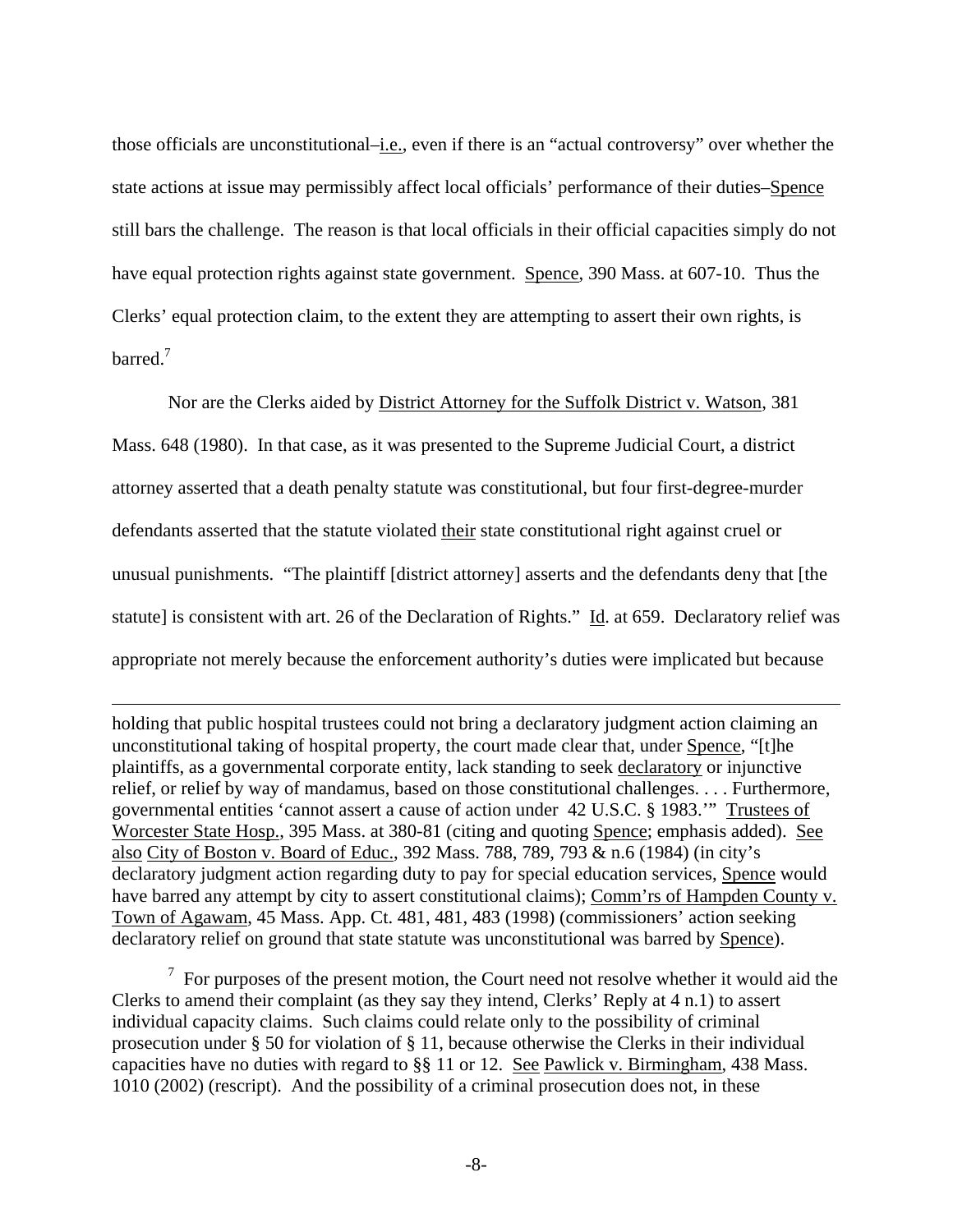there was an actual controversy between the enforcement authority and the targets of that enforcement over whether the statute violated the targets' constitutional rights, id., and because a declaratory judgment could most efficiently resolve that controversy and thus potentially avoid the need to follow the numerous "extraordinary procedures" that the statute required in criminal prosecutions where the Commonwealth sought the death penalty. Id. at 660.

 This case is nothing like Watson. Here, the Clerks assert that enforcement of the statutes is unconstitutional; the Clerks sue state enforcement officials, rather than the couples who are the targets of the enforcement; and there is no actual controversy between the Clerks and the couples against whom the Clerks are statutorily obligated to enforce the law. Nothing in Watson suggests that public officials may sue to establish that state laws or enforcement actions are unconstitutional, whether in a suit against the private parties who would be the target of enforcement (*i.e.*, a couple) or against state officials involved in enforcement (*e.g.*, the Registrar).

 A public official's duty is to enforce duly-enacted and presumptively-constitutional statutes, not to go to court with the goal of establishing that those statutes violate private parties' constitutional rights. This is particularly so where there is no obstacle whatsoever to those parties coming forward to assert their own constitutional rights, as the Couples have done here.

 Finally, the Clerks' attempt to assert the rights of out-of-state couples is not aided by Doe v. Bolton, 410 U.S. 179 (1973), for three reasons. In Doe, private physicians were allowed to challenge the constitutionality of statutes restricting the provision of abortions, where those statutes made the physicians criminally liable for violations. Id. at 188-89. First and most obviously, the physicians in Doe were private individuals, not public officials subject to

circumstances, constitute irreparable harm warranting a preliminary injunction. See supra.

1

-9-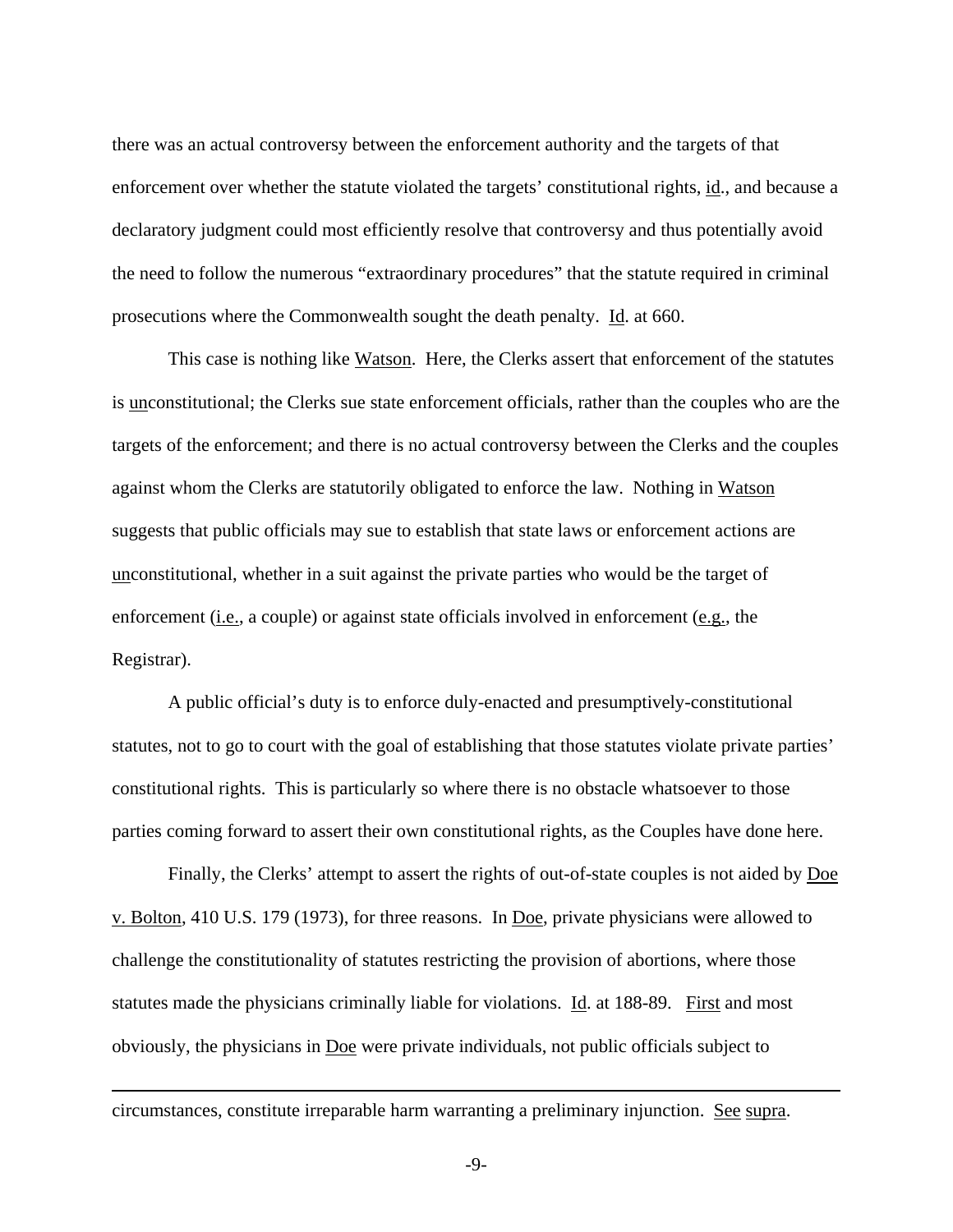constraints like the Spence doctrine. Second, in Doe the challenged abortion statutes were invalid in part because they "unduly infringe<sup>[d]</sup> on the physician's right to practice." Doe, 410 U.S. at 199 (emphasis added). The Clerks, in their capacity as public officials, do not and cannot assert any comparable deprivation of their own constitutional rights here. Third and finally, the Doe Court relied in part on Griswold v. Connecticut, 381 U.S. 479 (1965), where the private parties challenging the constitutionality of a statute prohibiting use of contraceptives were a physician and a Planned Parenthood official who had given contraceptives to a married couple (and had been convicted as accessories to the crime of contraceptive use), thus giving them "standing to raise the constitutional rights of the married people with whom they had a professional relationship." Griswold, 381 U.S. at 481; see Doe, 410 U.S. at 189 (citing Griswold). Here, the Clerks have no such relationship with marriage license applicants that would allow them to assert the applicants' constitutional rights. Registrar's Opposition at 33-34.

#### B. The Clerks' Selective Enforcement Claim is Unlikely to Succeed on the Merits.

 Even if they had standing to raise it, the Clerks' selective enforcement claim is unlikely to succeed on the merits. The most obvious defect in their claim is that the Clerks have not shown a single instance in which, once enforcement of §§ 11 and 12 was heightened in May 2004, any opposite-sex out-of-state couple has actually been issued a marriage license in violation of §§ 11 and/or 12, let alone that any such violation was due to the Registrar's enforcement system rather than some error on the part of a clerk charged with implementing it. As the Clerks themselves acknowledge, a selective enforcement claim requires a showing, inter alia, of selective treatment of a subset of similarly situated individuals. Clerks' Memo at 12, 13; Clerks' Reply at 9 (citing Yerardi's Moody Street Rest. & Lounge v. Board of Selectmen, 878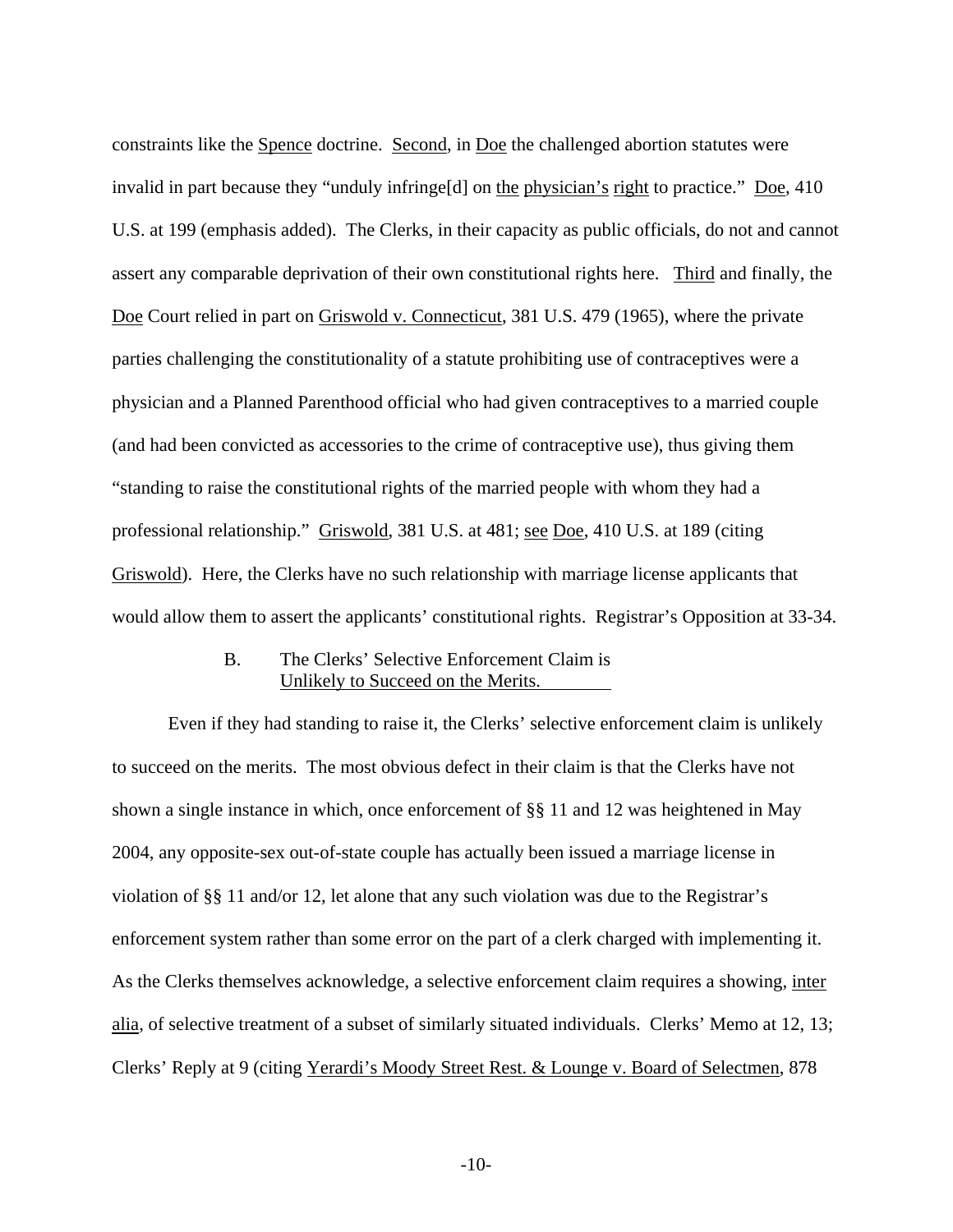F.2d 16, 21 (1<sup>st</sup> Cir. 1989); Daddario v. Cape Cod Comm'n, 56 Mass. App. Ct. 764, 773 (2002)). Here, as in <u>Daddario</u>, "[a]t most we have a general allegation, without any specifics, that others similarly situated were granted permits. This is not enough to support an equal protection claim, even on a motion to dismiss." Daddario, 56 Mass. App. Ct. at 774. See also Commonwealth v. Franklin, 376 Mass. 885, 894 (1978) (defendant alleging selective prosecution "must show that a broader class of persons than those prosecuted has violated the law, . . . that failure to prosecute was either consistent or deliberate, . . . and that the decision not to prosecute was based on an impermissible classification such as race, religion, or sex") (emphasis added; citations omitted). The Clerks' inability to show that the Registrar's enforcement of §§ 11 and 12 has resulted in any violations by opposite-sex couples is fatal to their selective enforcement claim.<sup>8</sup>

 That current enforcement efforts are not yet comprehensive as to certain marriage impediments from particular other states does not establish "selective treatment" of out-of-state same-sex couples. Current enforcement efforts are comprehensive with regard to the other most common impediments–age, and consanguinity and affinity–which have no correlation with

 $\overline{a}$ 

<span id="page-10-0"></span> $8$  Any claim of selective enforcement based on a comparison to pre-2004 enforcement would fail all three prongs of the Franklin test. First, there is no showing of any significant number of violations of §§ 11 and 12 before 2004–the most recent apparent violation even suggested in the record is a 1955 marriage of first cousins who intended to live in Ohio, where such marriages were apparently prohibited (although not "void"). See Couples' Ex. 8 at p.3. Second, there is no showing that such violations were known to Massachusetts authorities, and thus no showing "that failure to prosecute was either consistent or deliberate." Finally, assuming that past violations occurred but were deliberately not prosecuted, or that state officials were aware of such violations but still took no action to encourage clerks to increase enforcement of §§ 11 and 12, there is no showing as to those cases "that the decision not to prosecute was based on an impermissible classification such as race, religion, or sex." Franklin, 376 Mass. at 894 (emphasis added). The Clerks' related claim that same-sex couples are entitled to "catch up with the non-resident opposite sex couples who benefited from the old enforcement scheme" (Clerks' Reply at 8) fails for the first two reasons stated above; it is also an estoppel like the one argument rejected in Fitchburg Gas and Elec. Light Co. v. DTE, 440 Mass. 625, 636 (2004).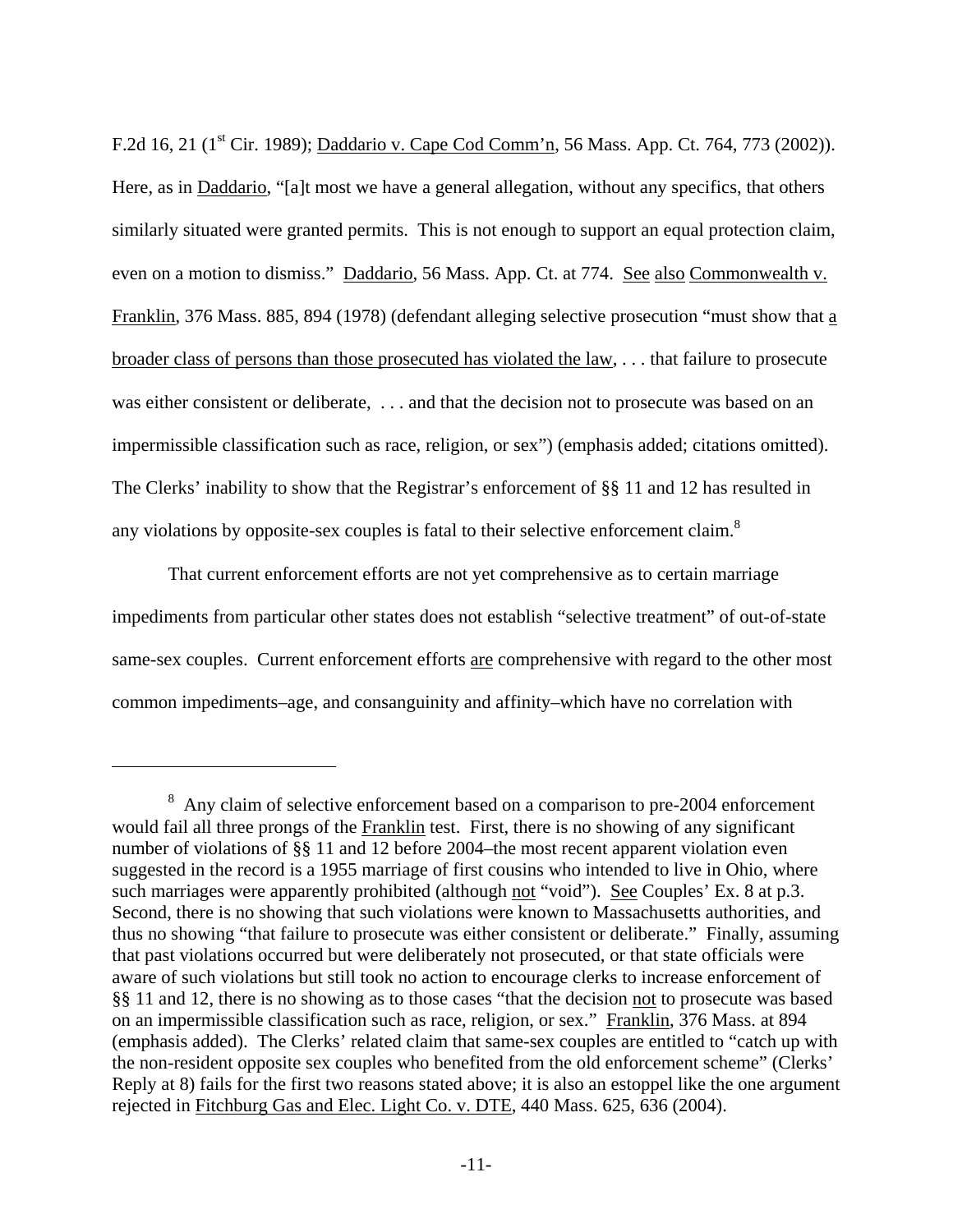whether the applicants are of the same or opposite genders. Current enforcement efforts extend to many other impediments as well, in 35 of the other states and jurisdictions covered by the Registrar's impediments list. See Clerks' Aff. Ex. K; Second Affidavit of Stanley E. Nyberg (submitted with this memorandum), ¶ 3 (explaining that impediments list has been updated and made available to clerks). There is no "selective treatment" of out-of-state same-sex couples.

 The Registrar will nevertheless respond seriatim to each of the Clerks' specific bulletpointed claims that enforcement action is impermissibly targeted against same-sex couples. Clerks' Reply at 5-6. The Registrar maintains that his enforcement of §§ 11 and 12 is evenhanded and fully consistent with the terms of those statutes.

- The Registrar's instruction to apply §§ 11 and 12 to an applicant who resides and intends to continue to reside in another state, even if the other applicant resides in Massachusetts, Clerks' Affs. Ex. N at p. 20, is fully consistent with the plain language of §§ 11 and 12, which apply to any applicant who resides and intends to continue to reside out-of-state, without regard to where the other applicant resides. The instruction on its face, like the statutes, applies equally to opposite-sex couples as well as same-sex couples.<sup>9</sup>
- The Governor's form letter to the governors and attorneys general of other states, seeking confirmation of his understanding that same-sex marriage was currently impermissible in those states, was prompted by the national wave of litigation and legislative activity regarding that issue. The Registrar's impediments list is based on a review of the laws of other states, and the Governor's letter was meant to confirm the results of that review with regard to same-sex marriage. See Nyberg Aff.  $\P$  19-20. That the Governor did not send individualized letters to each state asking about each other impediment reflects the simple fact that the status of such other impediments is not in question around the nation.
- That the responses from the Connecticut and New York Attorneys General noted that there were significant constitutional questions as to the validity of those states' statutes limiting marriage to opposite-sex couples, Clerks' Affs. Ex. Q, R, hardly means that the

 $\overline{a}$ 

<span id="page-11-0"></span><sup>&</sup>lt;sup>9</sup> The Clerks assert that this is an deprivation of Massachusetts residents' "constitutionally-protected right to marry a person of the same sex." But Goodridge found no constitutional right to marry, only an equal protection and due process right not to be discriminated against by the marriage laws open to opposite-sex couples. Sections 11 and 12 do not violate that right, because they apply equally to opposite-sex couples, including those where only one member of the opposite-sex couple resides and intends to continue to reside elsewhere.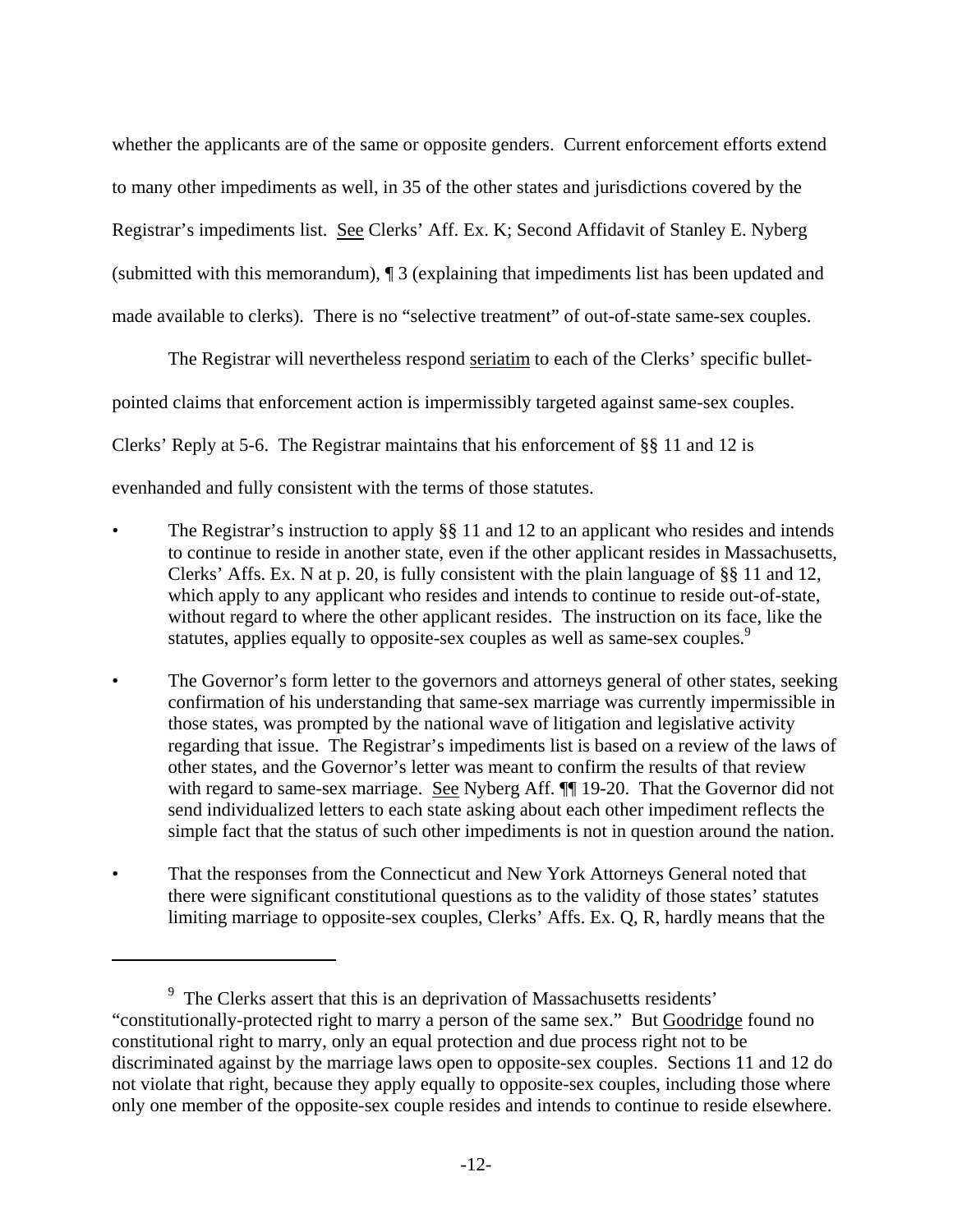Registrar's impediments list must identify those states as ones where same-sex marriage is permitted. Indeed, both the Connecticut and New York Attorneys General stated that executive officials should follow the statutes as written and that the courts would have to resolve any constitutional questions. Ex. Q at 1; Ex. Q attachment at pp. 1-2; Ex. R attachment at pp. 27-28. The Registrar is simply following the same approach.

- The Clerks unfortunately mischaracterize the April 20, 2004 Oregon trial court decision appearing at Clerks' Affs. Ex. T. Same sex-marriage is not now, and consistent with the terms of the court's opinion might or might not in the future be, permitted in Oregon.<sup>10</sup> Thus the Registrar properly lists Oregon as a state where same-sex marriage currently is not permitted. Clerks' Affs. Ex. K.
- The slide in the Clerks' training materials indicating that same-sex couples from other states should not be issued marriage licenses unless that other state "affirmatively indicated that same sex marriage is permitted in that state," Clerks' Affs. Ex. N at p. 20, did not purport to state the exact requirements of §§ 11 and 12 themselves. Rather, the slide merely reflected and summarized what the Registrar, based on Commonwealth attorneys' review, understood to be the law in every other state, subject to whatever contrary responses might be received to the Governor's letter to those other states.
- The training materials' explanation of the meaning of § 11, see Clerks' Affs. Ex. N at p.12, although imprecise in failing to note that § 11 applies only to states where same-sex marriage is void and not those where it is merely prohibited, does not indicate that the Registrar is improperly applying the statutes. The clerks were also instructed, accurately, that § 12 bars issuance of marriage licenses to persons who reside and intend to continue to reside in states where their marriage would be "prohibited." Id. at p. 15.

As for the Clerks' bullet-pointed claims of lack of enforcement against opposite-sex couples:

That the notice of intention to marry does not specifically seek facts relevant to certain impediments, applicable in one or a few states, does not mean that no effort is being

<span id="page-12-0"></span> $10$  The Oregon decision–now on appeal–found unconstitutional the statutes excluding same-sex couples from the rights and privileges of marriage, but, "following the Vermont Supreme Court's suggested remedy" (which led to the creation of Vermont civil unions), the Oregon court "allow[ed] the legislature ninety days after the commencement of the next regular or special session, whichever comes first, to produce legislation that would balance the substantive rights of same-sex domestic partners with those of opposite-sex married couples." Clerks' Affs. Ex. T at \*10. The court enjoined issuance of marriage licenses to same-sex couples, with the injunction to expire if the legislature did not act by the specified time. As the time for legislative action has not expired–the next regular session begins in January of 2005, see <http://www.leg.state.or.us/>(last visited July 27, 2004)–and as the court left open the possibility that the Oregon legislature could establish a civil union system like Vermont's (see Clerks' Aff. Ex. T at \*8), the Registrar is properly acting in accordance with the current status of Oregon law.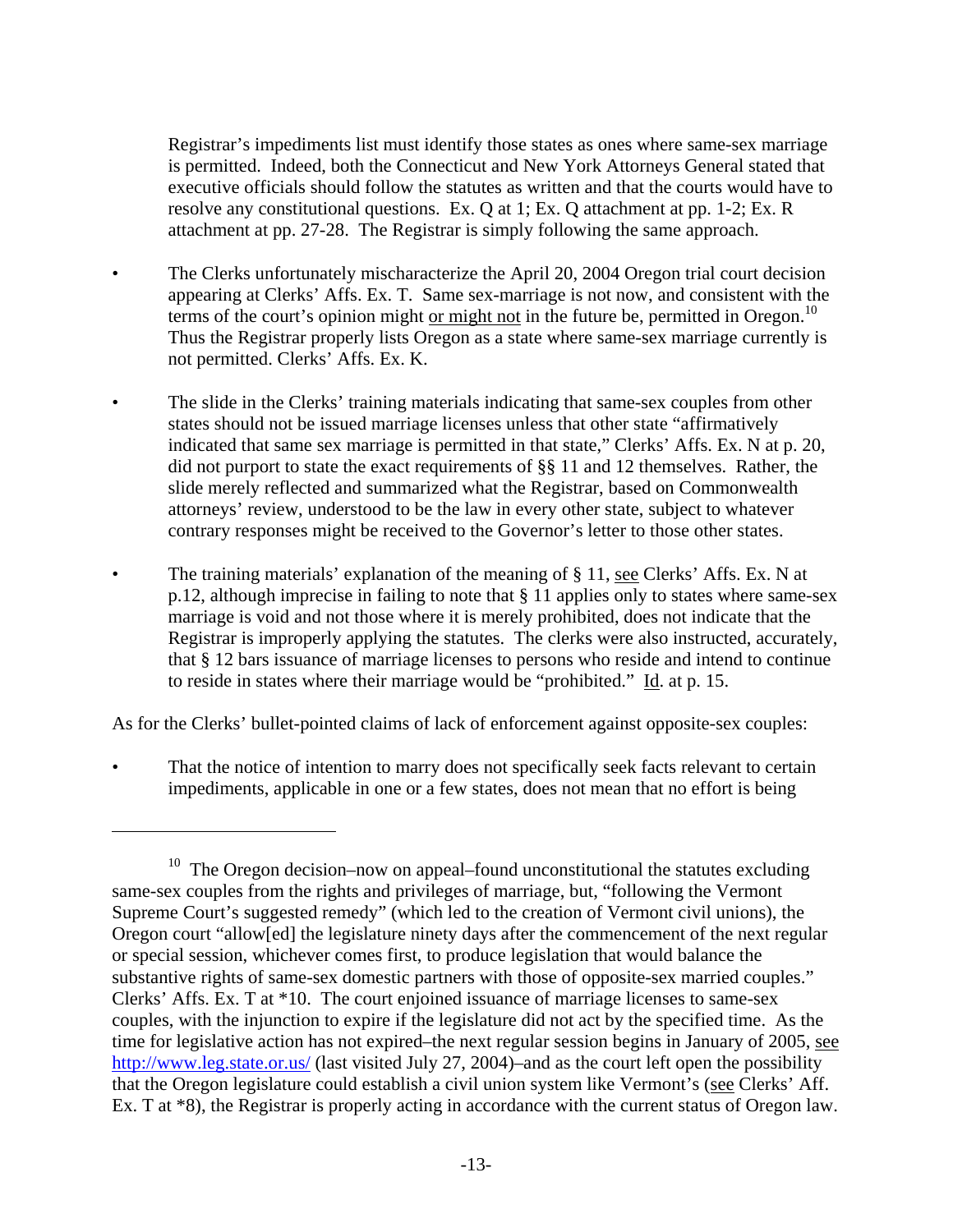<span id="page-13-0"></span>made to enforce these impediments as to opposite-sex couples. See Registrar's Opposition at pp. 38-40. The notice of intention form cannot practically ask about every possible impediment from every individual state–only the most common impediments– but each state's impediments are still shown to applicants from that state, who must state under oath that none of the impediments applies. Id.

• The list of impediments that could apply to opposite-sex couples is not "riddled with holes" and has in fact been updated to reflect waiting-period-after-divorce<sup>11</sup> impediments for 17 states and other jurisdictions. See Second Nyberg Aff. ¶ 3. Additions have been made to the impediments list for Alabama, California, Indiana, Kansas, Mississippi, Minnesota, Missouri, Montana, Nebraska, North Dakota, Oklahoma, Rhode Island, Texas, the Virgin Islands, Virginia, Washington, and Wisconsin. Id. Clerks have been notified of this change. Id.  $\P$  4. Further updates and amendments are planned. Id.  $\P$  5.

In sum, the Clerks have no likelihood of success on their selective enforcement claim.

#### D. The Clerks' New "Discriminatory Purpose and Effect" Claim Fails.

 The Clerks cannot succeed on their new equal protection theory (Reply at pp. 8-11) that "[b]ecause the defendants' enforcement scheme is discriminatory in intent and effect, it would be impermissible even if it were impartial." Clerks' Reply at 11 (emphasis added). The Clerks rely on various cases–all involving alleged discrimination on the basis of race–where facially neutral laws or government actions were examined to determine if they nevertheless were enacted or taken for a racially discriminatory purpose and had a racially discriminatory effect. The Clerks wrongly suggest that any facially neutral law that was enacted or enforced for a discriminatory

<sup>&</sup>lt;sup>11</sup> In further support of their claim that the Registrar lacks interest in enforcing §§ 11 and 12 against opposite-sex couples, the Clerks note that impediments based on other states' divorce statutes were not included in the instruction book issued to clerks, on the ground that such statutes might change over time and it was not possible to list them in the instruction book. Clerks' Reply at 7 (citing Clerks' Affs. Ex. U at 7). The Clerks misleadingly suggest that the Registrar found no such problem with the impediment of being of the same gender as one's intended marriage partner, despite the litigation pending around the nation. Clerks' Reply at 7. In fact, the Registrar's instruction book did not list that impediment, or any impediments from other states, for the express reason that other state' impediments might change over time. Clerks' Affs. Ex. U at 10. The instruction book told clerks to "refer to your separate publication that lists marriage impediments for other states and jurisdictions." Id. (emphasis added). That is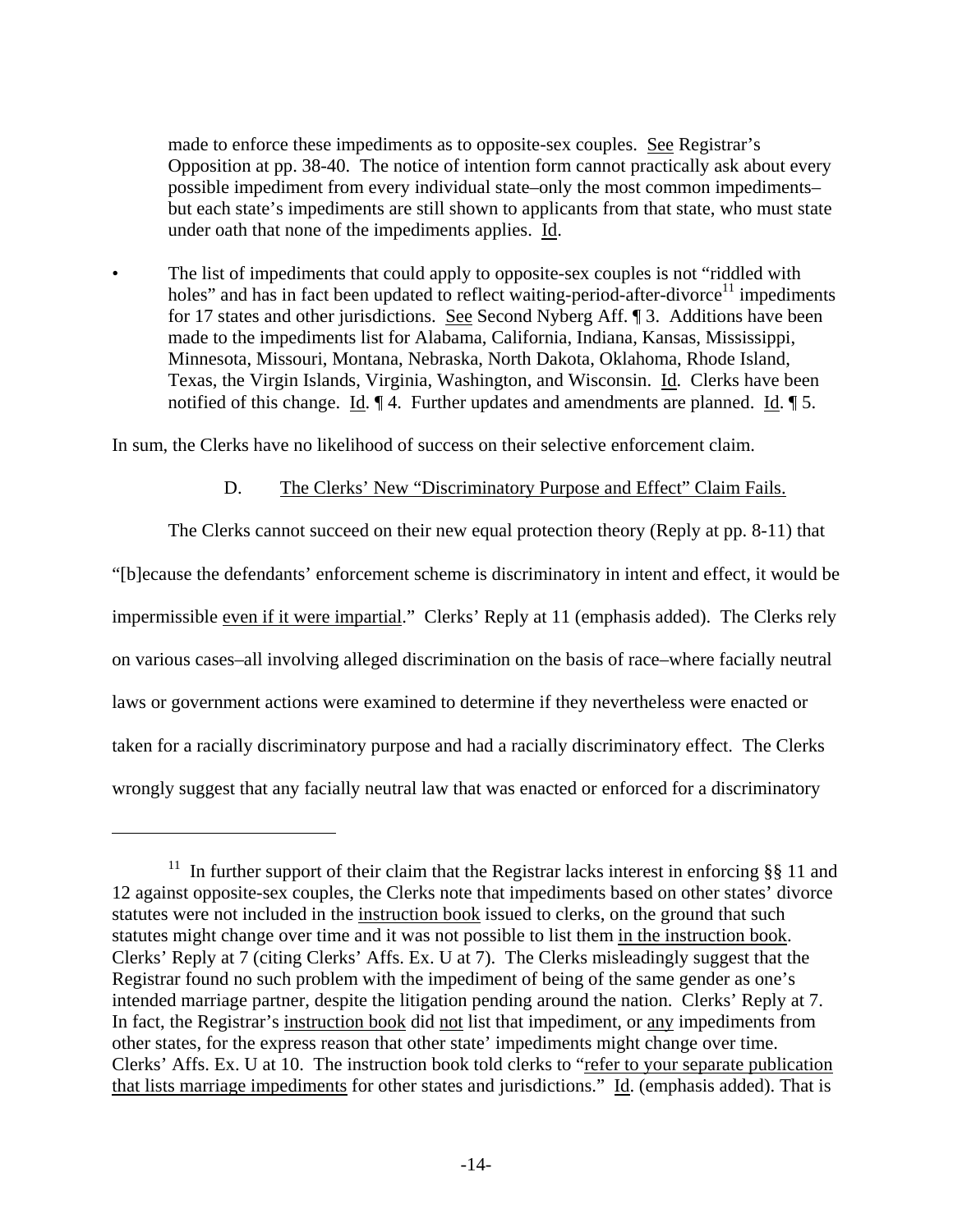purpose and has a discriminatory effect is per se invalid under the equal protection clause.

 That is incorrect. Instead, the inquiry whether a facially neutral law was enacted with discriminatory purpose and effect serves merely to determine whether that facially neutral law actually creates a classification that warrants heightened scrutiny under the equal protection clause. See 3 R. Rotunda & J. Nowak, Treatise on Constitutional Law § 18.4 at pp. 255-56 (3<sup>rd</sup>) ed. 1999). The "discriminatory purpose and effect" analysis applies to facially neutral laws, but not to impartial enforcement schemes as the Clerks suggest. Indeed, it is difficult as a matter of logic to see why or how an enforcement scheme, if "impartial," would nevertheless be evaluated for whether it has a "discriminatory purpose and effect." The Clerks cite no authority or reason for doing so and the Registrar is aware of none. Rather, the equal protection framework for evaluating alleged discrimination in enforcement schemes is quite separate–it is essentially the selective enforcement doctrine discussed above.

 Rotunda and Nowak identify three ways in which a classification that might trigger heightened equal protection scrutiny may be established:<sup>12</sup> (1) the law may establish the classification "on its face"; (2) the law may be neutral on its face, or establish a classification that seems to be legitimate, but the law "as applied" by government enforcement officials targets persons based on their membership in some class warranting heightened scrutiny; or (3) "the law may contain no classification, or a neutral classification, and be applied evenhandedly" but in reality "constitut[es] a device designed to impose different burdens on different classifications of persons. If this claim can be proven the law will be reviewed as if it established such a

the Registrar's impediments list, which has now been updated. See Second Nyberg Affidavit.

 $\overline{a}$ 

<span id="page-14-0"></span><sup>&</sup>lt;sup>12</sup> See generally Todd v. Commissioner of Correction, 54 Mass. App. Ct. 31, 38 (2002) (citing Rotunda and Nowak's categorization of equal protection claims).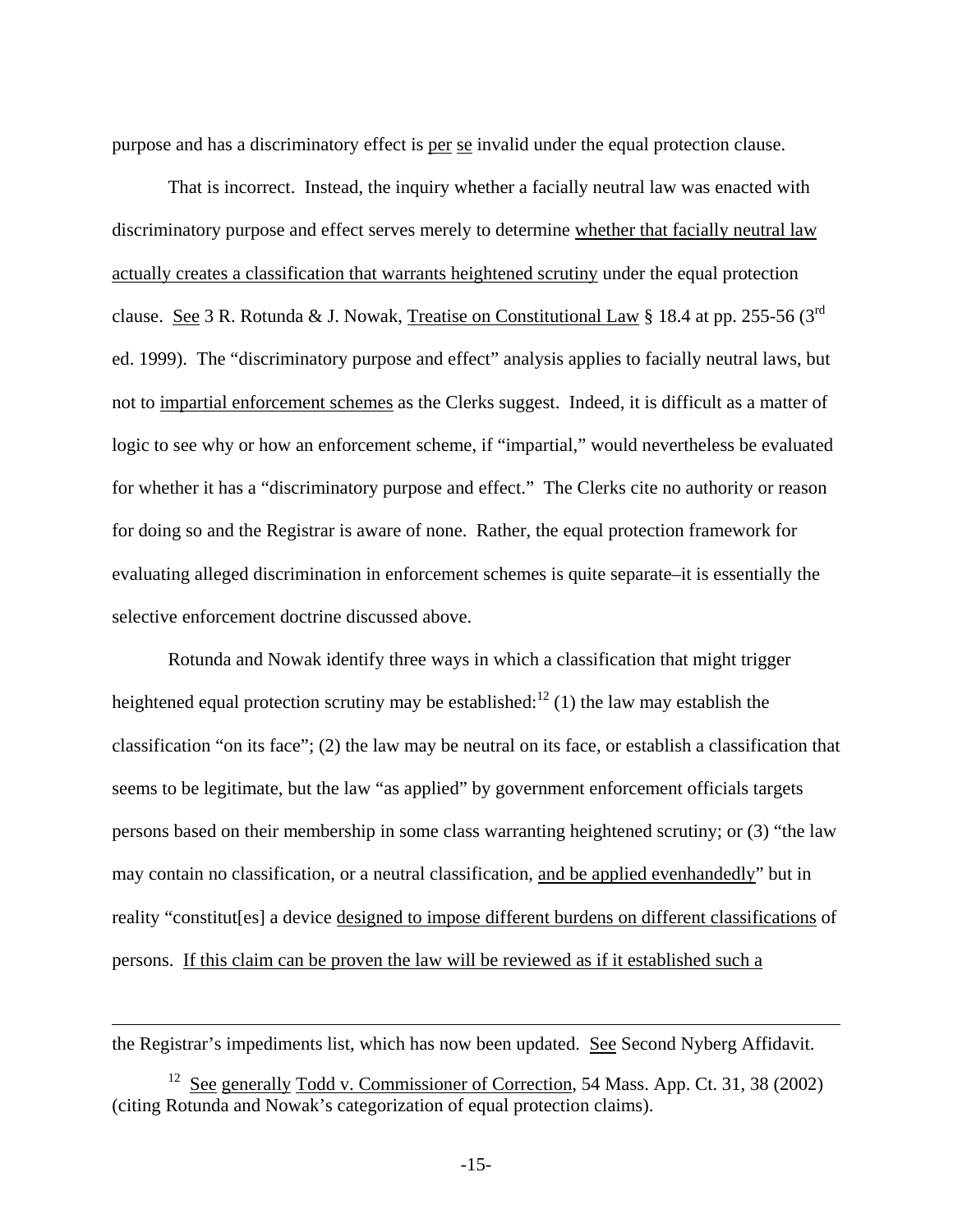<span id="page-15-1"></span>classification in its face." Id. at pp. 255-56 (emphasis added). The first type of claim–an attack on some classification appearing on the face of §§ 11 and 12--has not been made by the Clerks here. The second type of claim, best exemplified (according to Rotunda and Nowak) by Yick Wo v. Hopkins, 118 U.S. 356 (1886), is essentially the same as the Clerks' selective enforcement claim discussed and refuted above. And the third type of claim is aimed at determining whether a law,<sup>13</sup> neutral on its face and evenhandedly enforced, nevertheless contains a classification warranting heightened scrutiny. Such a claim cannot be asserted here "[if] the enforcement scheme [is] unbiased." Clerks' Reply at 9.<sup>14</sup>

 That the "discriminatory purpose and effect" test does not itself determine a law's validity, but merely determines whether a facially neutral and evenhandedly-applied law (or other governmental action) contains a classification warranting a particular level of scrutiny, is clear from numerous Supreme Court decisions. In Rogers v. Lodge, 458 U.S. 613, 617-18 (1982), the Court held that electoral districts that had the impact of diluting racial minority

<u>.</u>

<span id="page-15-0"></span><sup>&</sup>lt;sup>13</sup> Rotunda and Nowak elsewhere recognize that the "discriminatory purpose and effect" test is not limited to laws but may also be applied to acts such as the decision to use an employment test, id. at 283 (citing Washington v. Davis, 426 U.S. 229 (1976)), or a zoning decision. Id. at 283-84 (citing Village of Arlington Hts. v. Metropolitan Hous. Devel.Corp., 429 U.S. 252 (1977)).

 $14$  In the middle of their "discriminatory purpose and effect" argument, the Clerks confusingly shift back to a discussion of their analytically separate "discriminatory enforcement" or "selective treatment" claim, asserting that such a claim is not limited to race discrimination but may be asserted based on any type of invidious discrimination. Clerks' Reply at 10 n.10. The Registrar does not dispute that general proposition, but it has nothing to do with the Clerk's "discriminatory purpose and effect" claim, and the cases cited by the Clerks, as the Clerks' own parenthetical descriptions show, did not involve a "discriminatory purpose and effect" claim such as that discussed above. See Clerks' Reply at 10 n.10 (citing Village of Willowbrook v. Olech, 528 U.S. 562, 563, 565 (2000); DeMuria v. Hawkes, 328 F.3d 704, 705 (2d Cir. 2003); Esmail v. Macrane, 53 F.3d 176, 178-79 ( $7^{\text{th}}$  Cir. 1995)). Those were so-called "class-of-one" cases, alleging wholly irrational, retaliatory, or bias-motivated government action against a single person (versus selective enforcement against a class of persons), and in any event nothing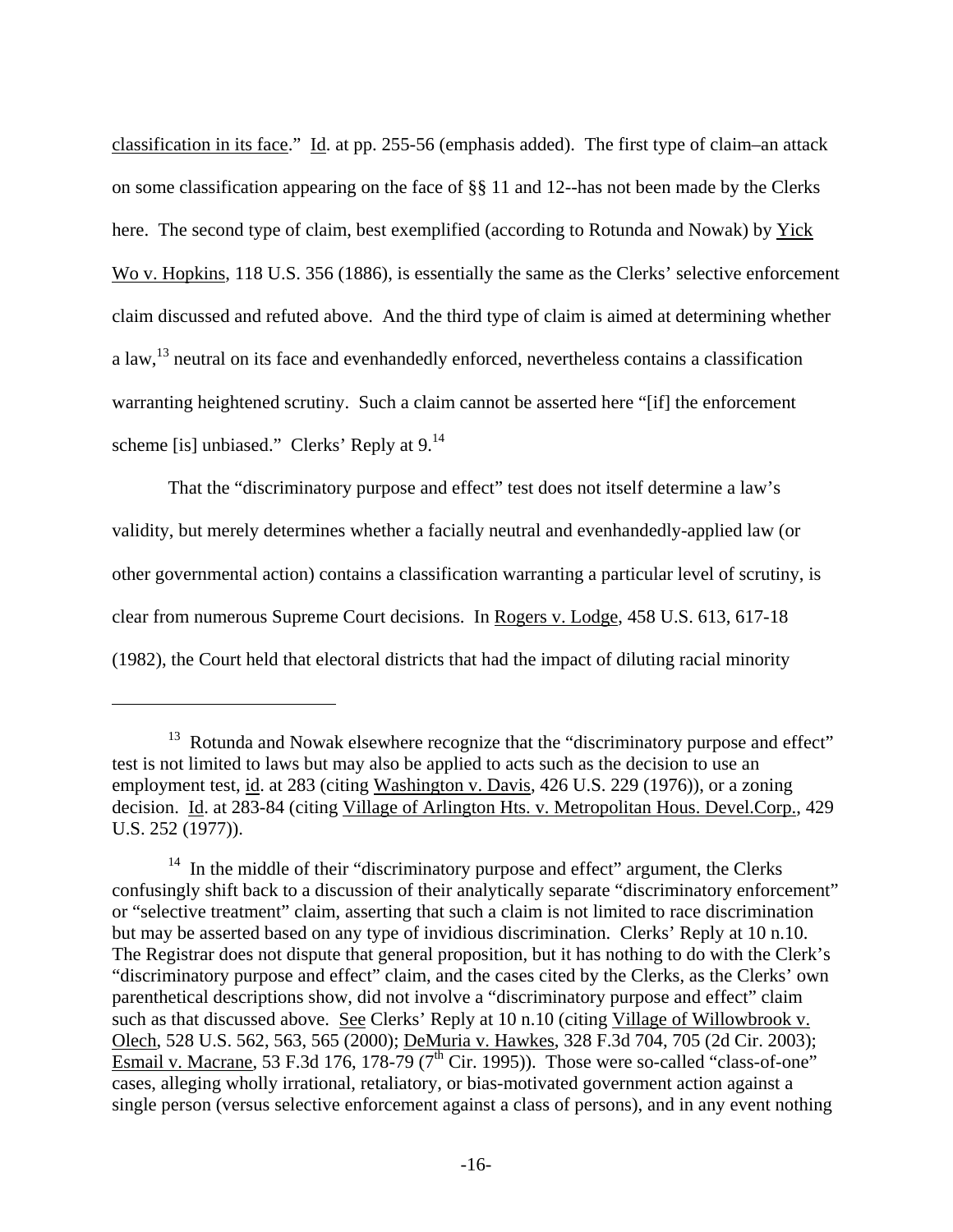<span id="page-16-0"></span>voting strength power would trigger equal protection strict scrutiny only if a racially discriminatory purpose were shown. "Absent such purpose, differential impact is subject only to the test of rationality." Id. at 618 n.5 (citing Washington v. Davis, 426 U.S. at 247-48). In Washington v. Davis, in reviewing a city's use of an employment test alleged to have disproportionate impact on black applicants, the Court said that use of the test, neutral on its face and rationally serving legitimate governmental interests, did not trigger equal protection strict scrutiny absent proof that the test was used for a racially discriminatory purpose. 426 U.S. at 242, 246, 247-48. In Arlington Heights, the Court repeated that racially discriminatory impact did not in and of itself invalidate official action; the equal protection clause required only that such action not be arbitrary or irrational, unless there was proof of a discriminatory purpose, in which case such judicial deference disappeared (i.e., strict scrutiny applied). Arlington Heights, 429 U.S. at 264-66. And in Personnel Admin. of Massachusetts v. Feeney, 442 U.S. 256 (1979), in rejecting a claim that a veterans' preference law violated women's equal protection rights, the Court again said that even if a facially neutral law had disproportionate impact upon a specially protected class, that law was subject only to rational basis review, unless it had the purpose of discriminating against that class, in which case the appropriate degree of heightened scrutiny<sup>15</sup> applied. Id. at 272-73.

 Thus, even assuming arguendo the illogical proposition that the "discriminatory purpose and effect" analysis may be applied to evenhanded enforcement schemes, and further assuming arguendo that the current enforcement of §§ 11 and 12, despite being evenhanded, has the

in those cases suggests that anything other than the rational basis test applied in such cases.

<sup>&</sup>lt;sup>15</sup> The degree of heightened scrutiny varied according to which protected class was involved; classifications based on gender were subject to careful scrutiny, but not the same strict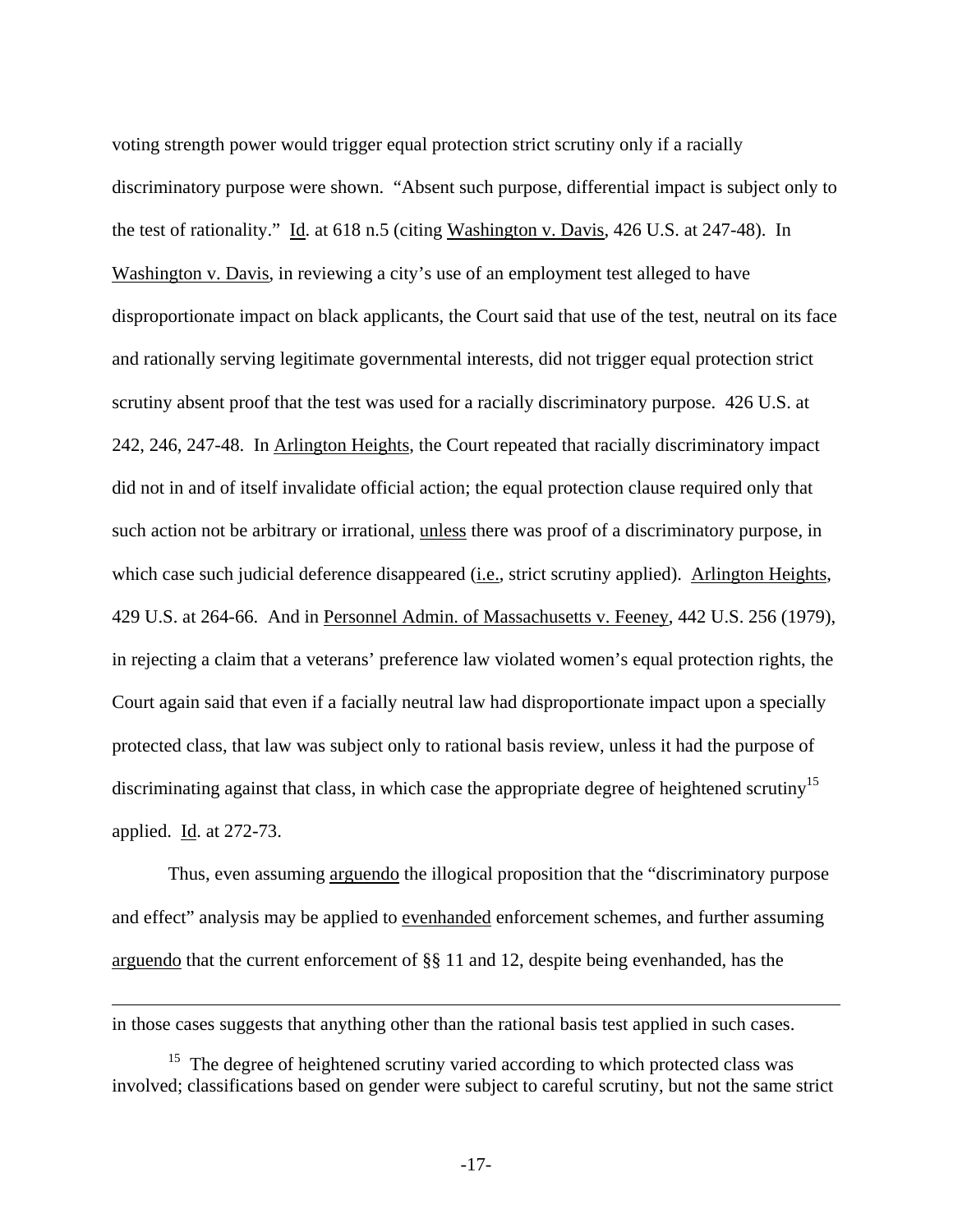<span id="page-17-0"></span>purpose and effect of discriminating based solely on sexual orientation–which the Registrar strongly disputes both legally and factually–the result would be merely to establish that §§ 11 and 12 contain a classification based on sexual orientation. As that is not a suspect classification,<sup>16</sup> the burden would still be on the Clerks to show that the classification has no rational basis. They have not attempted any such showing, and for many of the same reasons the Registrar has already argued (and discusses further in Part III.B infra) in connection with the Couples' equal protection and due process claims, the Clerks cannot make such a showing. Their claim therefore fails.

#### III. THE COUPLES ARE UNLIKELY TO SUCCEED ON THE MERITS.

 The Couples are unlikely to succeed on the merits of their equal protection and due process claims, their purely statutory claim that the Registrar is misapplying § 12, or their Privileges and Immunities Clause claim.

#### A. Plaintiffs Thorne and Theberge Have Standing to Challenge § 11.

 The Registrar now acknowledges that plaintiffs Thorne and Theberge of Maine do have standing to challenge § 11 (which, unlike § 12, turns on whether a marriage would be void if contracted in the couple's home state). This is because (as noted in the Couples' Reply at 5 n.4), 19-A Me. Rev. Stat. Ann. § 751(1) declares "void" any marriage that is solemnized in Maine and that is prohibited by 19-A Me. Rev. Stat. Ann. § 701, and § 701(5) expressly prohibits same-sex marriages from being contracted in Maine. The Registrar's contrary position in his original Opposition (at 12-13 and 23 n.24) did not take into account § 751(1).

scrutiny applicable to racial classifications. Id. at 272-73.

1

<sup>16</sup> See Powers v. Wilkinson, 399 Mass. 650, 657 n.11 (1987) ("suspect classifications are only those of 'sex, race, color, creed, or national origin'" as listed in equal rights amendment,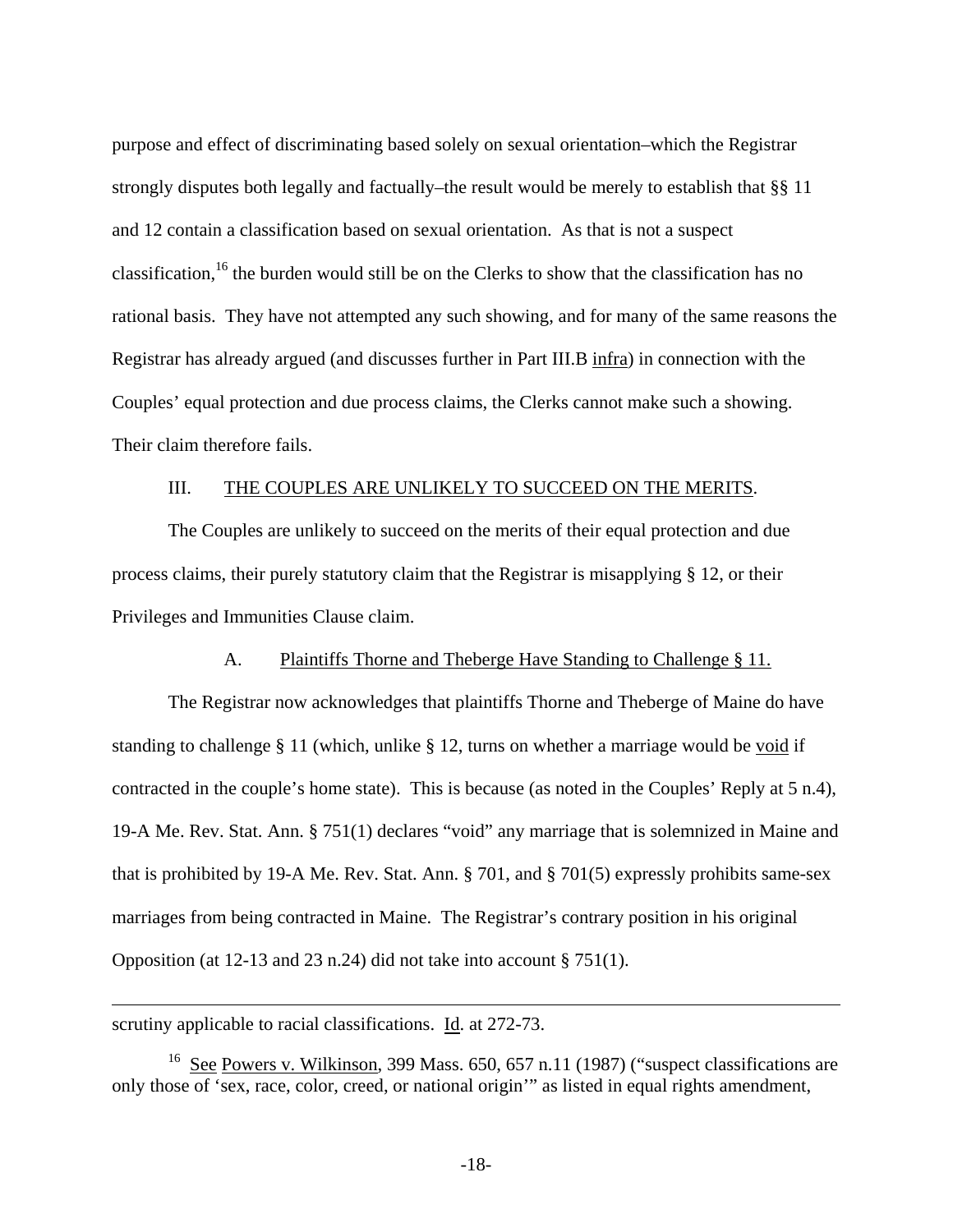- B. The Couples Fail to Show that §§ 11 and 12 are Invalid under Goodridge or Otherwise Violate Due Process and Equal Protection Guarantees.
	- 1. The Question is Whether There is a Rational Basis for §§ 11 and 12.

 The question for this Court is whether the Couple have met their heavy burden of showing the absence of any conceivable rational basis for §§ 11 and 12. The Couples' insistence that Goodridge resolves this case in their favor exaggerates the breadth of the decision. Contrary to the Couples' Reply at pp. 1-2, Goodridge did not recognize any constitutional right of samesex couples to marry; it recognized instead that such couples had an equal protection and due process right to access to the marriage laws on the same terms as opposite-sex couples, because there was no rational basis for denying such equal access. The question presented here is quite separate: whether there is a rational basis for §§ 11 and 12, which deny out-of-state couples (whether opposite-sex or same-sex) access to marriage in Massachusetts if their marriage would be void or prohibited if contracted in the state where they reside and intend to continue to reside.

 Nor is Commonwealth v. Aves, 35 Mass. 193 (1836), in any way controlling here. That decision concluded that general principles of inter-state comity must yield to the Massachusetts Constitution and laws, but it did not say that a Massachusetts statute specifically embodying a principle of inter-state comity (such as §§ 11 and 12) would necessarily violate the Constitution. Any such statute would have to be judged according to the applicable constitutional standard. The Couples' hypothetical "slaveholders' rights" statute, under which Massachusetts would honor and enforce other states' slavery laws even when slavery was unconstitutional in Massachusetts, would no doubt be invalidated under the strict scrutiny applied to statutes that

 $\overline{a}$ 

amend. art. 106, amending art. 1 of Declaration of Rights).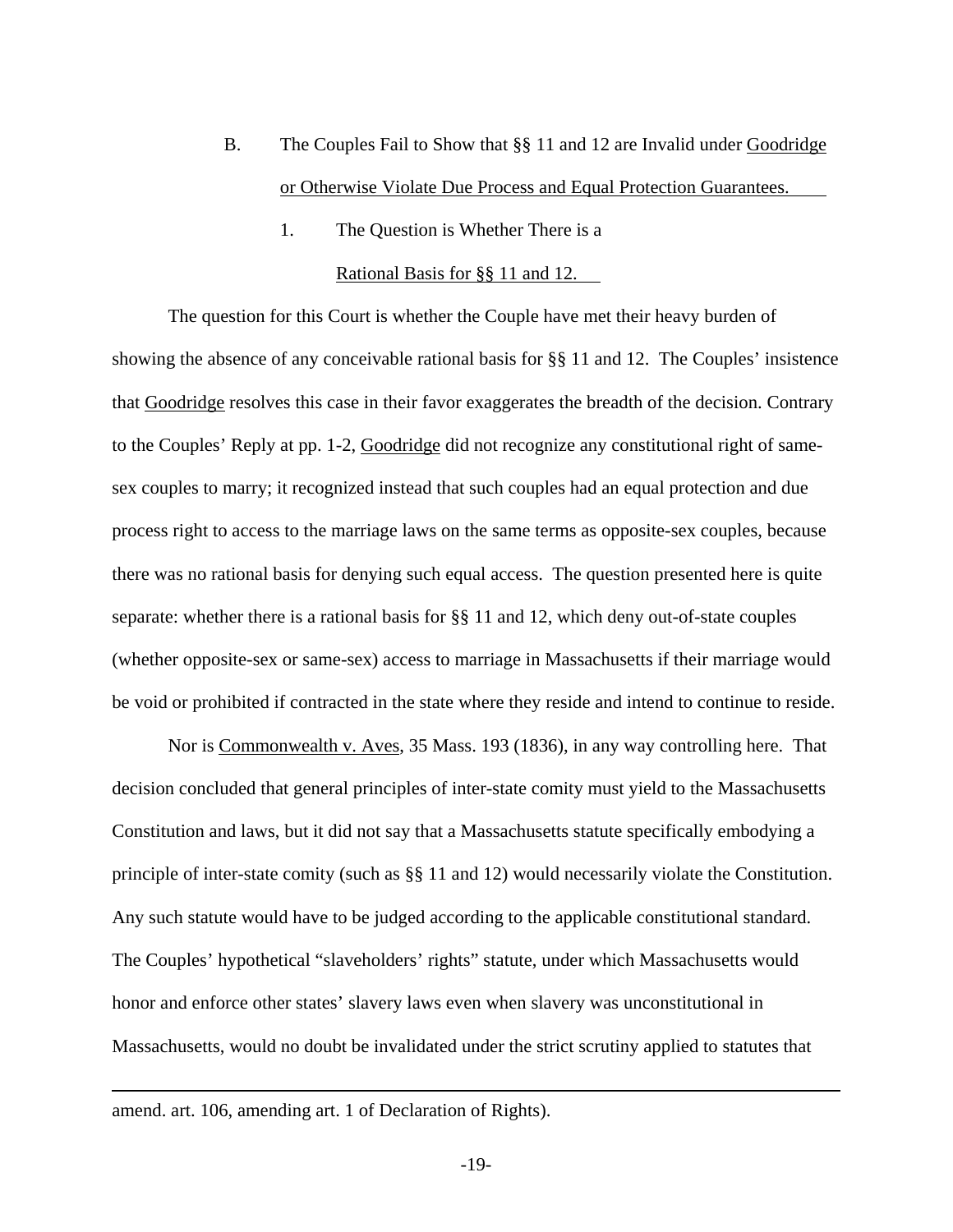classify based on race. But, assuming that §§ 11 and 12 may be analyzed as if they expressly incorporated the marriage impediment laws of other states (including those barring same-sex marriage), then §§ 11 and 12 would classify marriage license applicants based, inter alia, on whether their home state declared void (or prohibited) same-sex marriages. That is not a suspect classification. See supra n.16. Thus the question is simply whether there is any conceivable rational basis for Massachusetts to give effect to other states' laws on this subject.

 Finally, although it is unclear what the Couples mean by repeatedly characterizing their claim as an "as-applied" challenge, e.g., Couples' Reply at 1, 2 n.1, 3, 4, 5, 8-9, it appears they may be attempting either (1) to expand the scope and increase the degree of judicial scrutiny (by mis-stating the nature of an as-applied challenge<sup>17</sup>) or (2) to establish the relevance of the Registrar's motives for enforcement. To the extent the Couples challenge whether §§ 11 and 12's incorporation of other states' laws regarding same-sex marriage has a rational basis, that is not an "as-applied" challenge, but a challenge to one particular consequence of the language of §§ 11 and 12 themselves; the Couples must show that there is no such rational basis, and questions of the Registrar's enforcement motives are wholly irrelevant. To the extent that the Couples assert an equal protection "selective enforcement" claim, Couples' Reply at 3-5, or (what is the same thing) a "discriminatory application" claim, id. at 8, the question of enforcement motives would be relevant only if the Couples had first shown that they are being subjected to "selective treatment" under §§ 11 and 12, i.e., that, due to the Registrar's

<span id="page-19-0"></span><sup>&</sup>lt;sup>17</sup> The Couples wrongly cite Comm. v. Chou, 433 Mass. 229, 238 (2001) for the proposition that an "as-applied challenge questions the unequal operation of an otherwise valid statute against a class of persons." Couples' Reply at 8 (emphasis added). What Chou said was quite different: an as-applied challenge questions "the unequal enforcement of an otherwise valid statute against a protected class of persons." Chou, 433 Mass. at 238 (emphasis added).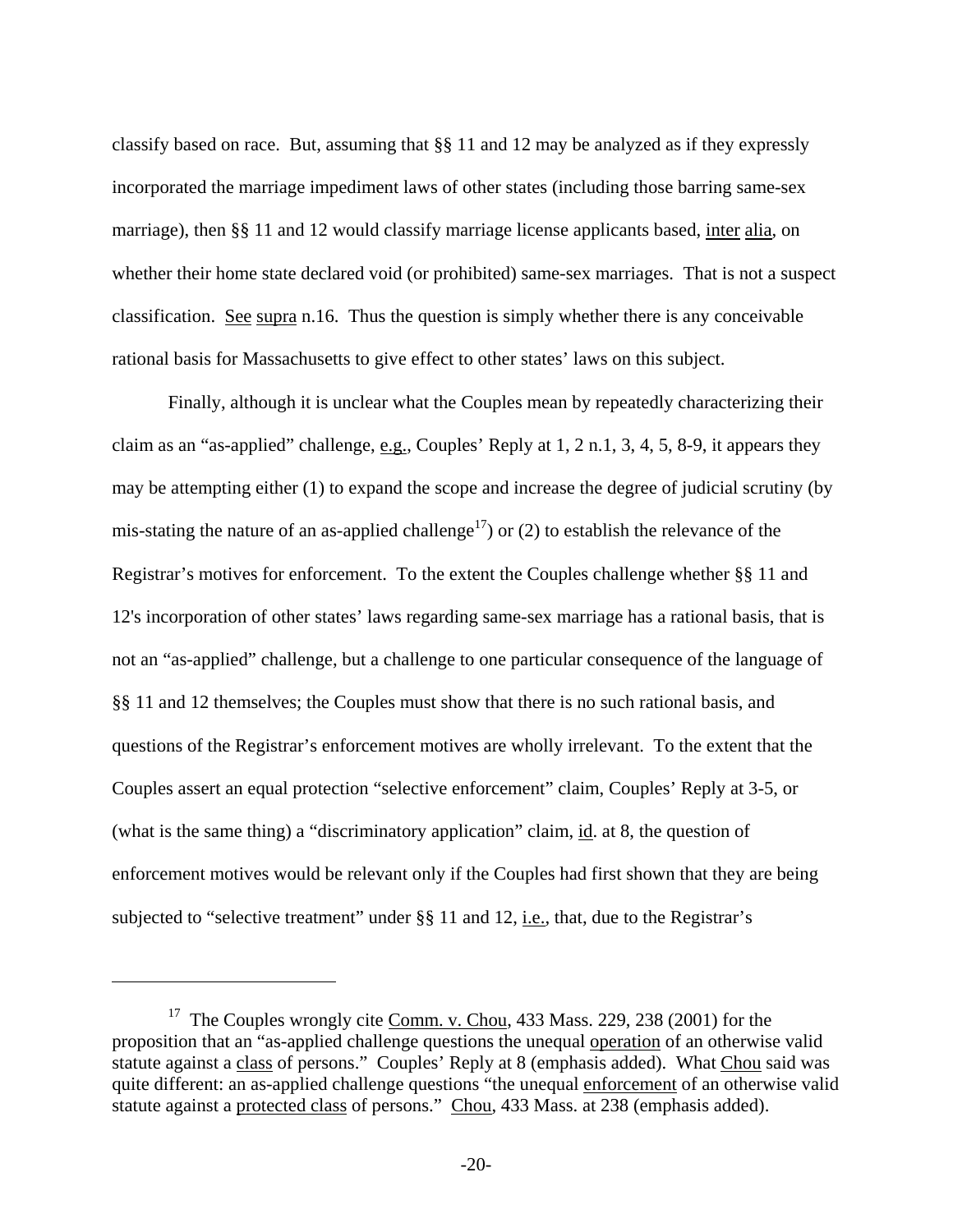enforcement system, out-of-state opposite-sex couples have actually been allowed to marry in violation of §§ 11 and 12 at the same time as the Couples are being barred from marrying. For the reasons already discussed supra, the Couples have not made and cannot make any such showing. The Registrar's current enforcement is even-handed, and this there is no need to reach any question of motivation.<sup>18</sup>

#### 2. The Couples Fail to Show that §§ 11 and 12 Lack a Conceivable Rational Basis.

 The Couples have failed to carry their burden of showing that §§ 11 and 12 lack any conceivable rational basis. First, the Opinions of the Justices on the civil union bill, 440 Mass. 1201 (2004), did not conclude that deferring to other states' laws barring same-sex marriage could never be a rational basis for any law–only that it was not a rational basis for granting samesex couples access to civil unions, rather than civil marriage itself, in Massachusetts. The majority Opinion (id. at 1208) was expressly addressing Justice Sosman's separate Opinion, including her argument about same-sex couples that married here and then "moved to another State," and her argument that a same-sex couple's "status as a 'married' couple, and therefore all of the obligations that attend that status, can be made to disappear by the simple expedient of

<span id="page-20-0"></span><sup>&</sup>lt;sup>18</sup> The Couples repeat the Clerks' error of relying on "discriminatory purpose and effect" cases to argue that the Registrar's enforcement scheme is invalid. Couples' Reply at 4-5 (citing School Comm. of Springfield v. Board of Educ., 366 Mass. 315, 329 n.21 (1974); Hunter v. Underwood, 471 U.S. 222, 232 (1985)). Those cases both involved intentional race discrimination. That increased enforcement of §§ 11 and 12 has the effect of preventing out-ofstate same-sex couples (as well as some opposite-sex couples) from marrying here does not in and of itself invalidate the enforcement effort, even if that were the sole purpose of enforcement. The enforcement effort must be evaluated according to the selective enforcement standards already discussed (under which there has been no showing of any current non-enforcement against opposite-sex couples) and §§ 11 and 12 themselves, even assuming arguendo that they were shown to have "discriminatory purpose and effect," must be evaluated according to the standard of review (rational basis) appropriate to the type of discrimination shown.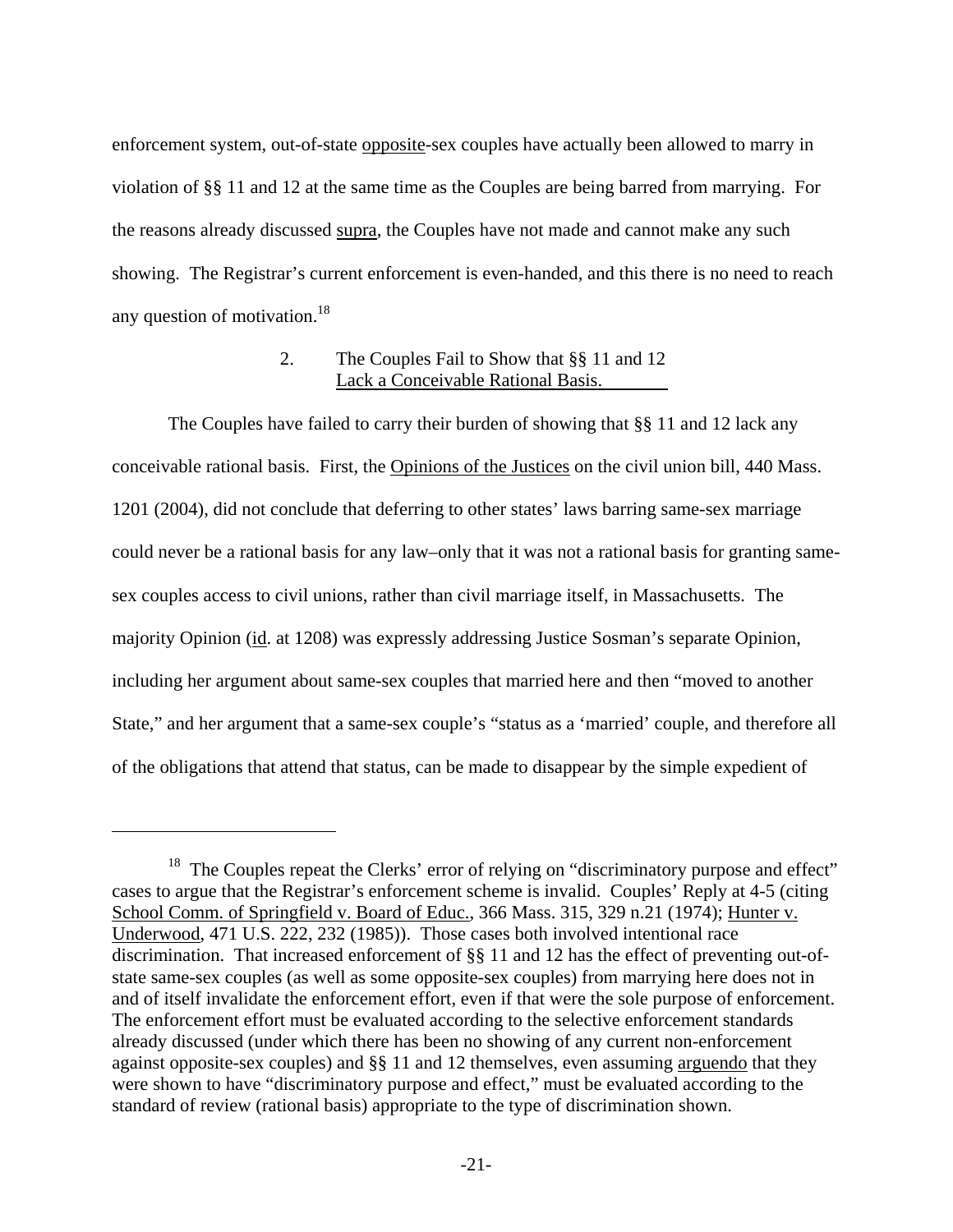moving to another State that will not recognize them as 'married.'" Id. at 1215 (opinion of Sosman, J.). Although the degree to which the various Opinions apply to the statutory classification question now before this Court will likely ultimately be decided by the Supreme Judicial Court itself, it seems likely that Justice Sosman was addressing Massachusetts residents, not those who came here from another state solely to get married, and that the majority Opinion was simply addressing Justice Sosman's argument, not couples from out of state. In any event, it cannot be pretended that the majority Opinion (finding no rational basis for allowing same-sex couples access only to civil unions rather than the civil marriage available to opposite-sex couples) addressed either the very different classification in §§ 11 and 12 or whether the rational bases identified by the Registrar here are sufficient to support that particular classification.

Second, the Couples err in suggesting that  $\S$ § 11 and 12 are irrational "because the other States have their own laws that should be adequate to protect their desired interests." Couples' Reply at 9 (emphasis added). The rational bases asserted by the Registrar concern the interests of Massachusetts itself and its own residents, not other states' interests. See Registrar's Opposition pp. 55-64. A rational legislator could believe that §§ 11 and 12 do the following:

- protect all of the interests served by the Commonwealth's creation and regulation of the marriage relationship in the first place, with the requirement that there be "an approving state" ready to enforce marital rights and duties for the protection of the public, the spouses, and their children, Goodridge, 440 Mass. at 321, 322-25;
- protect the Commonwealth's court judgments regarding its same-sex married couples from being unenforceable and/or collaterally attacked (cf. Sosna v. Iowa, 419 U.S. 393, 407 (1975) ("Iowa's interests extend beyond its borders and include the recognition of its divorce decrees by other states under the Full Faith and Credit Clause") (emphasis added);
- protect the Commonwealth's courts from being burdened by out-of-state couples returning here in the event of divorce, separation, alimony, and custody proceedings and disputes (because they either lack all access to their own states' courts for such purposes, or lack access to legal protections as favorable as those available to couples recognized as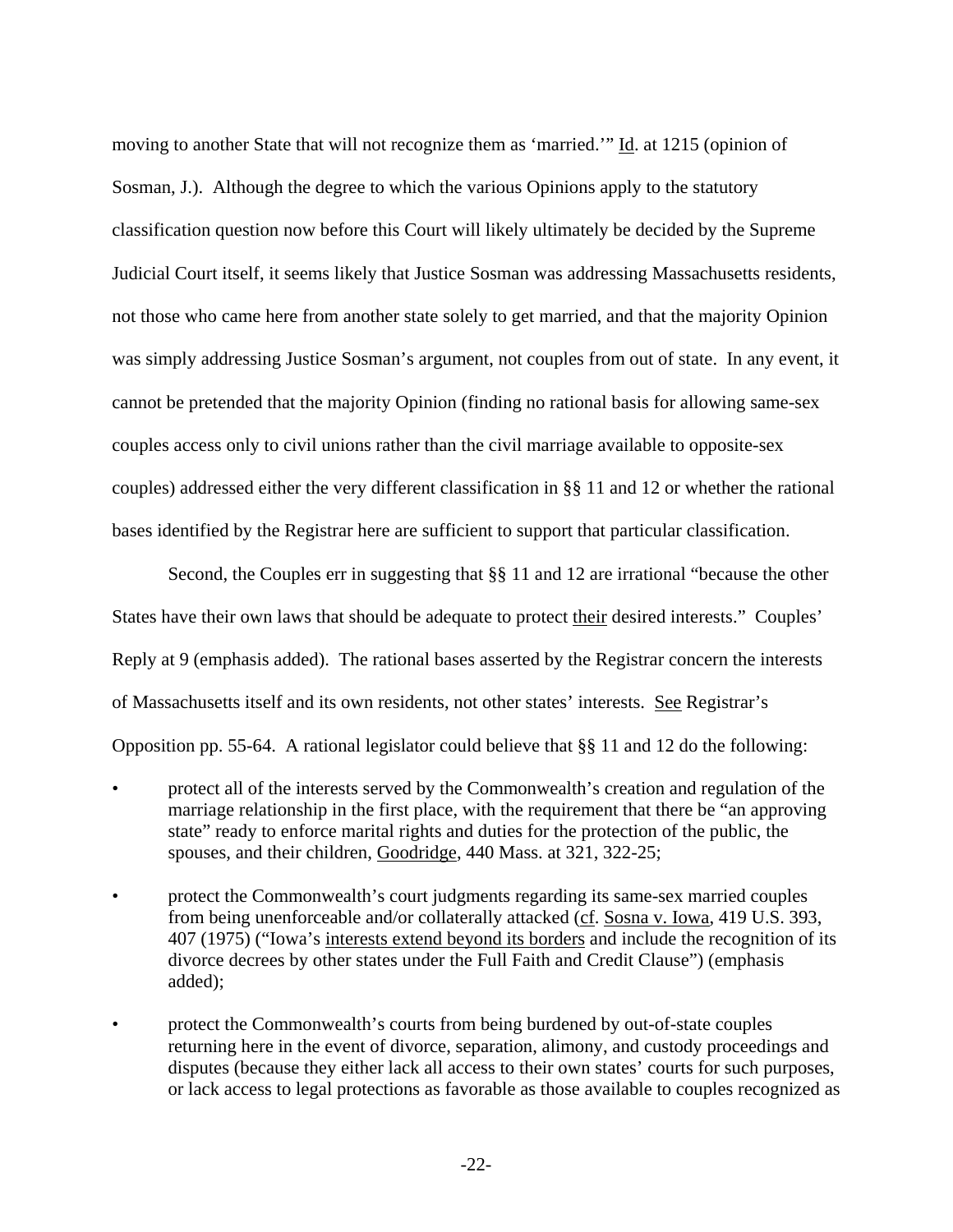married in those states);

 $\overline{a}$ 

- <span id="page-22-1"></span>• serve what the Supreme Court says is a state's own legitimate interest in avoiding "officious intermeddling" in domestic relations matters of paramount interest to other states (Sosna, 419 U.S. at 407; see id. at 409 (recognizing legitimate "state interest in requiring that those who seek a divorce from its courts be genuinely attached to the State";
- advance the interests of ultimate recognition of Massachusetts' same-sex couples' marriages in other states; $^{19}$  and
- protect the Commonwealth from retaliation by other states. Cf. Prudential Ins. Co. v. Comm'r of Rev., 429 Mass. 560, 567-570 (1999) (retaliatory tax laws aimed at pressuring other states to maintain low taxes on Massachusetts insurers met rational basis test). Third, the Couples' argument that "Massachusetts can be the 'approving state' for

residents and non-residents alike" (Reply at 10) suggests their view that Massachusetts has no legitimate interest in whether other states recognize marriages contracted here, i.e., no legitimate interest in declining to issue marriage licenses to persons living in states where such marriages would not be recognized. The Couples seek to reduce Massachusetts' critical role as an

<sup>&</sup>quot;approving state" to an empty formality.<sup>20</sup> It cannot be that the Commonwealth is obligated to

<span id="page-22-0"></span> $19$  It is true that a federal constitutional amendment barring same-sex marriage in any state was recently defeated in the U.S. Senate. However, the very next week, on July 22, 2004, the U.S. House of Representatives passed a bill that would withdraw from the federal courts any jurisdiction to hear challenges to the interpretation of the federal Defense of Marriage Act (DOMA), 28 U.S.C. § 1738C. See 2003 H.R. 3313, available at http://thomas.loc.gov. That bill, which requires only a simple majority vote to be enacted by Congress, would certainly harm the interests of Massachusetts same-sex married couples who wish to obtain marriage related benefits from the federal government (which DOMA denies them) or who move to other states and wish to challenge those state's laws (authorized by DOMA) barring recognition of same-sex marriages from other states. It is certainly conceivable that enjoining the enforcement of §§ 11 and 12, thus allowing same-sex couples from the other 49 states to come here to marry, would increase the likelihood of enactment of H.R. 3313, to the detriment of Massachusetts same-sex married couples. The Couples' argument that "fear of speculative retaliation has no limiting principle" (Reply at 11) is untrue; the limiting principle is simply whether it is conceivable and rational to fear such retaliation, and here it certainly is.

<sup>&</sup>lt;sup>20</sup> Neither law nor equity requires useless acts. Cheschi v. Boston Edison, 39 Mass. App.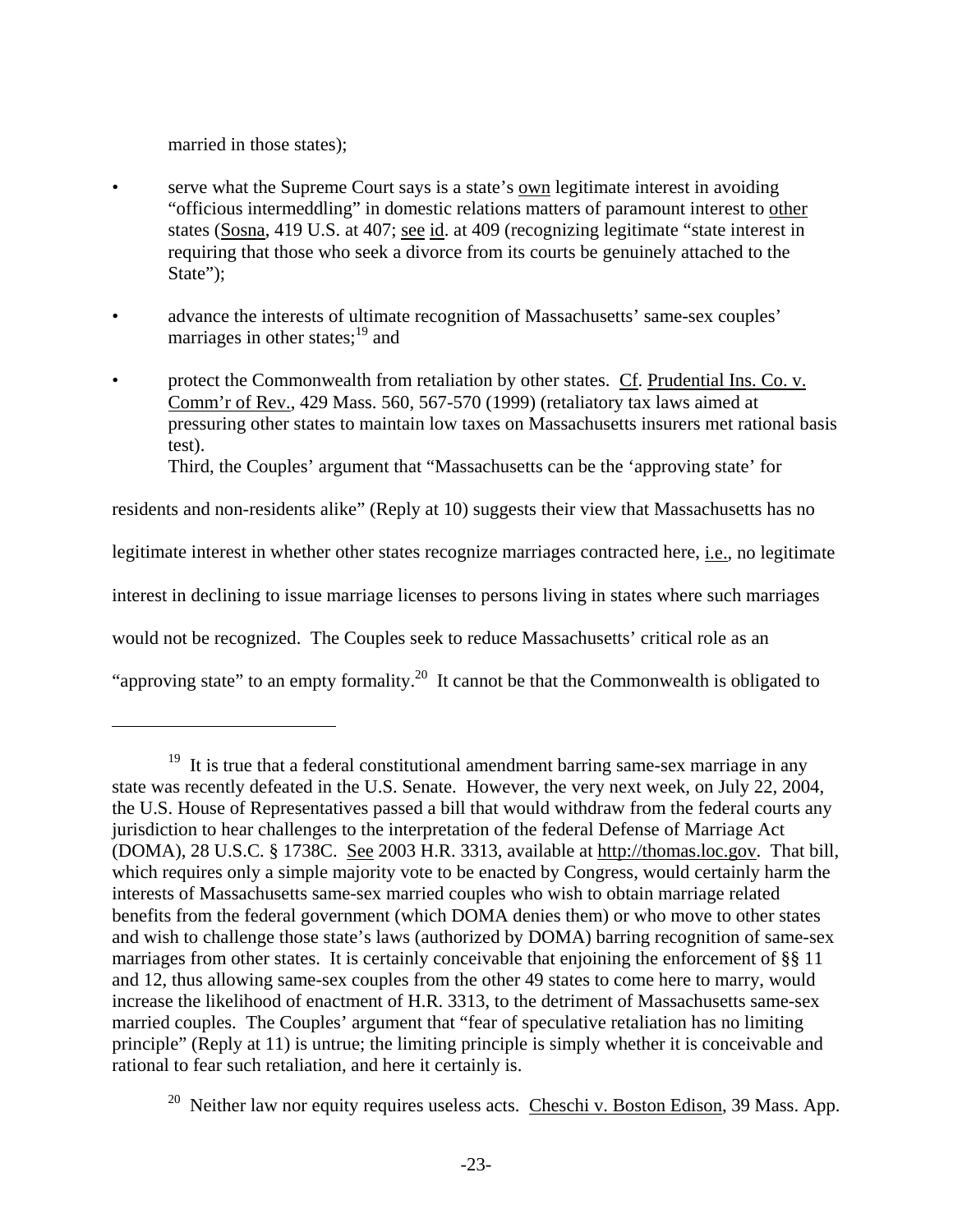confer a legal status of high and broad importance on persons who will promptly return to states where that status confers no rights and duties at all and is by law declared void or prohibited. Cf. Sosna, 419 U.S. at 407 (Iowa could establish durational residency requirement for seeking divorce; otherwise Iowa "lacks the nexus between persons and place of such permanence as to control the creation of legal relations and responsibilities of the utmost significance") (citation and internal quotation omitted). It likewise cannot be that the Commonwealth has no legitimate interest in the welfare of the children born or adopted as a result of such a marriage, even if those children are in another state. As one of the "three partners" to the marriage (Goodridge, 440 Mass. at 321), the Commonwealth cannot turn a blind eye to whether the children of the marriage it has helped create are receiving the full benefits and protections of that marriage. See id. at 325 (describing numerous benefits that marriage is intended to create for children).

 That the particular couples who are plaintiffs in this action have past ties (and claim in their Reply to have continuing ties) to Massachusetts, and that plaintiffs Thorne and Theberge's affidavit asserts their continued frequent presence here, does not change the result. A Massachusetts marriage might be of some value to an out-of-state couple whenever that couple chooses to visit Massachusetts; nevertheless, all of the rational bases identified above continue to be rational so long as that couple does not actually live in Massachusetts. To the extent that such a couple, when they choose to be physically present here, is indeed subject to the Massachusetts laws that created civil marriage to "enhance[] the welfare of the community" (Goodridge, 440 Mass. at 322), then §§ 11 and 12's interest in ensuring an "approving state" would, for that limited time, be served, and so for that limited time, for those particular couples, §§ 11 and 12 (if that were the only interest that they served, which it is not) would be overinclusive. That is not

Ct. 133, 142 n.10 (1995) (citing cases); Levine v. Black, 312 Mass. 242, 244 (1942)(same).

1

-24-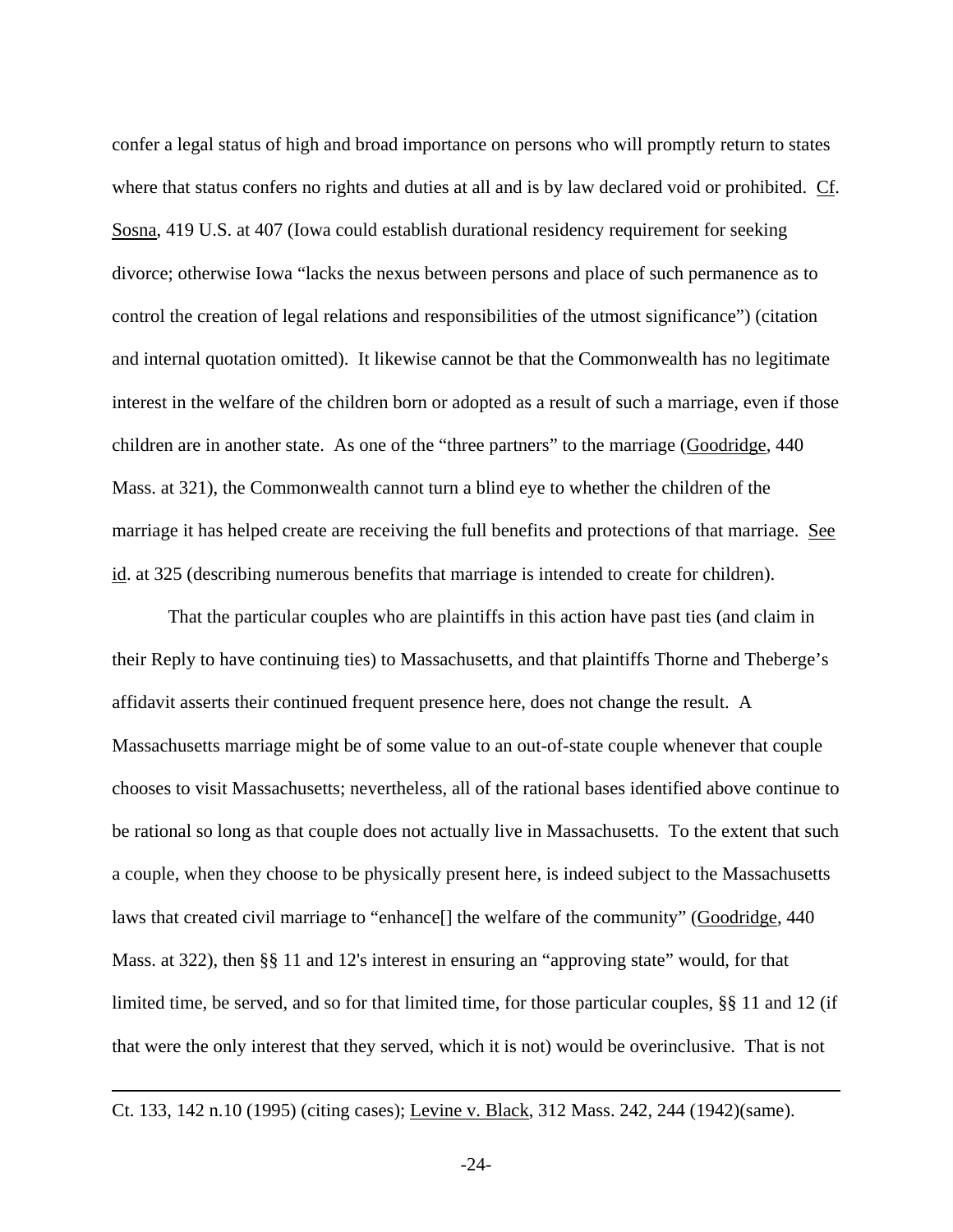<span id="page-24-0"></span>enough to invalidate a statute under rational basis review. See Massachusetts Fed'n of Teachers v. Board of Educ., 436 Mass. 763, 778 (2002) ("Some degree of overinclusiveness or underinclusiveness is constitutionally permissible"). Likewise, even if some states that merely "prohibit" same-sex marriage in their own states (rather than declaring it "void") might nevertheless recognize a Massachusetts same-sex marriage, this would present, at most, some degree of overinclusivity. That does not invalidate §§ 11 and 12. It is undisputed that a large majority of states have laws denying recognition to same-sex marriages from other states.

 Finally, the Couples gain nothing from their observation that "the desire to fence out undesirable groups, even for the sole purpose of protecting the Commonwealth's own residents," is unconstitutional. Couples' Reply at 11. The case they cite, Saenz v. Roe, 526 U.S. 489, 499 n.11 (1999) (invalidating durational residency restriction on level of welfare benefits) stated only that "the purpose of inhibiting migration by needy persons into the State is constitutionally impermissible." Sections 11 and 12 neither inhibit migration by needy groups (or anyone else) into Massachusetts nor treat same-sex couples as an "undesirable group." Far from "fencing out" such couples, §§ 11 and 12 allow such couples to marry here, if they move here.

In sum, §§ 11 and 12 pass rational basis review.

1

## C. The Registrar Properly Interprets § 12 to Bar Issuance of Licenses to Couples Who Are "Prohibited" From Marrying In Their Home State.

The Registrar properly interprets § 12 as establishing a marriage bar that is broader than that of § 11; the Couples's position that "section 12 merely exists to enforce § 11" is untenable. Couples' Reply at  $5-8<sup>21</sup>$  Sections 11, 12 and 50 (which serves to enforce § 11 but not § 12)

 $21$  The Couples' claim that the training materials for clerks relied solely upon and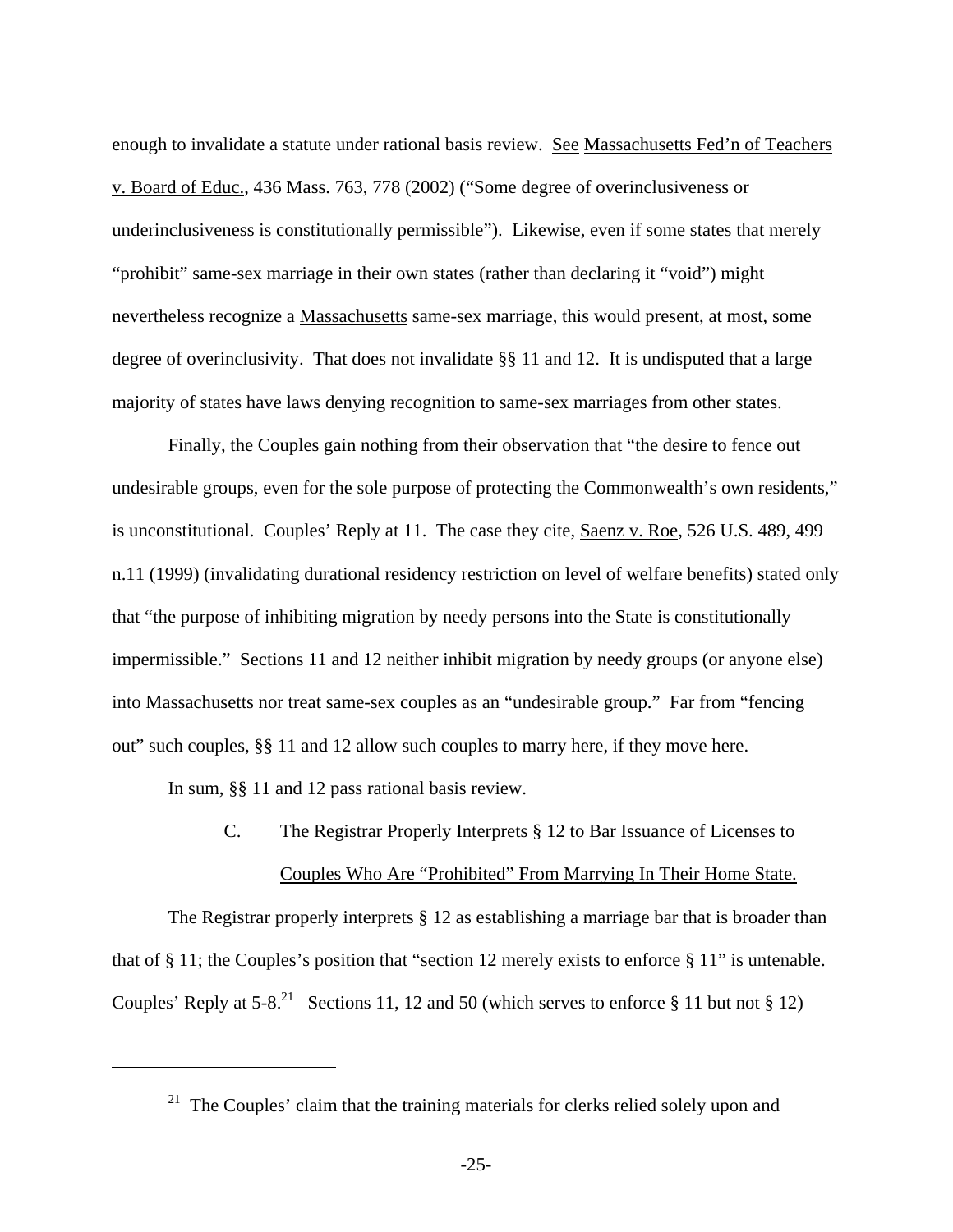<span id="page-25-0"></span>provide as follows (emphasis added):

- § 11: No marriage shall be contracted in this commonwealth by a party residing and intending to continue to reside in another jurisdiction if such marriage would be void if contracted in such other jurisdiction, and every marriage contracted in this commonwealth in violation hereof shall be null and void.
- § 12: Before issuing a license to marry a person who resides and intends to continue to reside in another state, the officer having authority to issue the license shall satisfy himself, by requiring affidavits or otherwise, that such person is not prohibited from intermarrying by the laws of the jurisdiction where he or she resides.
- § 50: Any official issuing a certificate of notice of intention of marriage knowing that the parties are prohibited by section eleven from intermarrying, and any person authorized to solemnize marriage who shall solemnize a marriage knowing that the parties are so prohibited, shall be punished by a fine of not less than one hundred or more than five hundred dollars or by imprisonment for not more than one year, or both.

Sections 11 and 12 clearly have different meanings, effects, and enforcement mechanisms, most likely related to the fact that declaring a marriage "void" has far more serious consequences than merely "prohibiting" that marriage. The Registrar thus properly interprets § 12 to bar marriages that are "prohibited" by other states' laws, even if those laws do not declare particular marriages to be "void" so as to trigger § 11.

Section 11 applies directly to the marriage license applicants; it prohibits them from

contracting a marriage here that would be void if contracted in their home jurisdiction, and it

declares any marriage so contracted here to be void. A clerk who issues a marriage license

knowing that § 11 prohibits the marriage, or a person who solemnizes the marriage knowing it to

be so prohibited, is liable to criminal punishment under  $\S 50<sup>22</sup>$  $\S 50<sup>22</sup>$  $\S 50<sup>22</sup>$ 

 $\overline{a}$ 

overstated the effect of § 11, Couples' Reply at 5-6, has already been addressed supra in the Registrar's response to the Clerk's sixth bullet-point making essentially the same argument.

<sup>&</sup>lt;sup>22</sup> Contrary to the Couples' claim (Reply at 7), nothing in § 50 suggests in any way that § 12 merely implements § 11. Section 50 refers to parties "prohibited by section eleven from intermarrying" but does not change (1) the plain language of the prohibition in § 11 against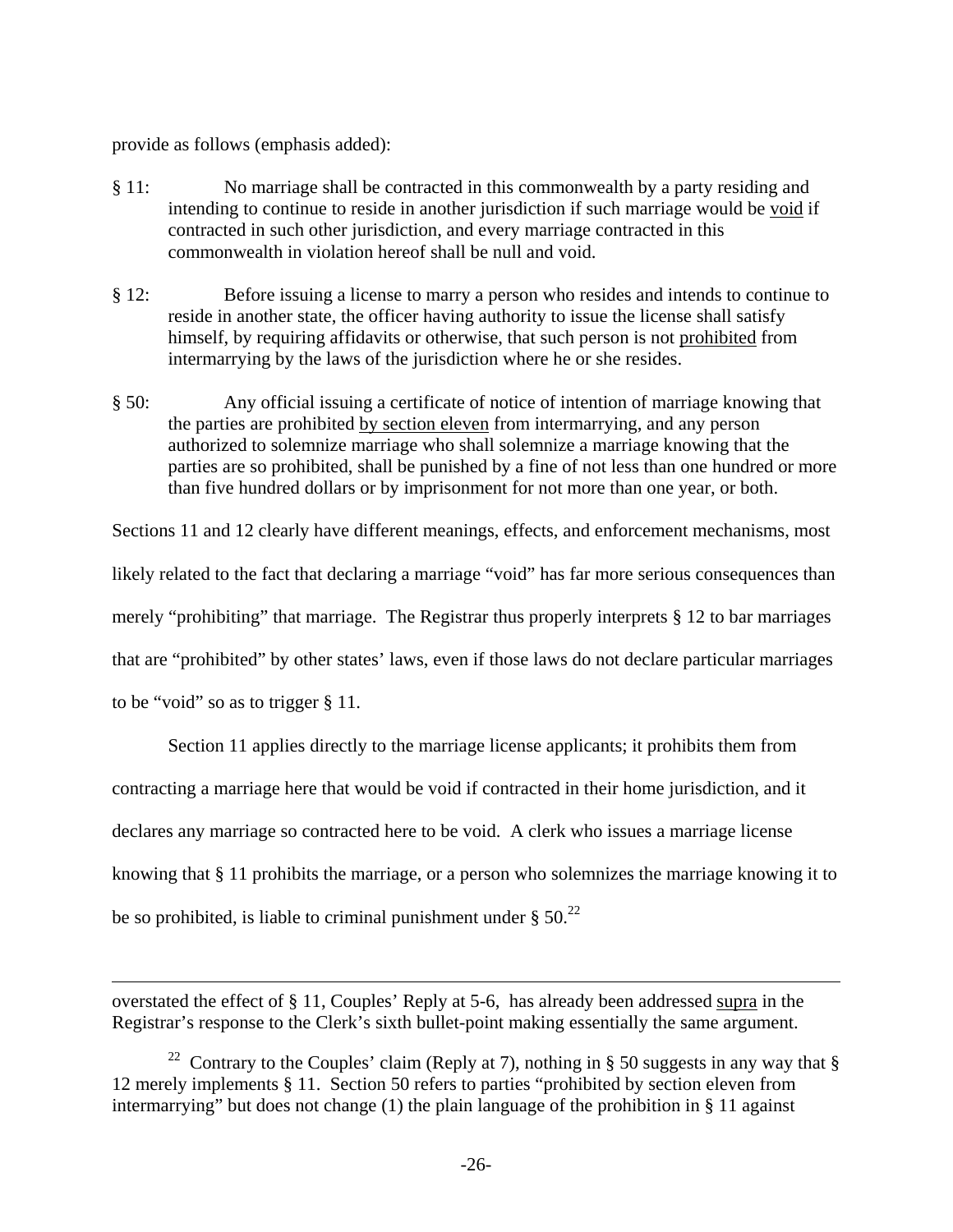<span id="page-26-0"></span> Section 12, in contrast, applies directly to the clerks, and requires them to satisfy themselves that the applicants are not prohibited from marrying in their home state. Section 12 does not declare any marriage contracted here in violation of § 12 to be "void," here, nor does it otherwise specify the legal effect of the prohibited marriage, nor is it criminally enforceable.

"Void" means "[o]f no legal effect; null." Black's Law Dictionary 1568 ( $7<sup>th</sup>$  ed. 1999). To "prohibit" means only "[t]o forbid by law." Id. at 1228. The Registrar agrees with the Couples that to treat a marriage as "void" is a most serious step that should not be taken unless a statute requires it. Registrar's Opposition at 12 n.9. Incestuous or polygamous marriages are expressly declared void by G.L. c. 207, § 8, but a marriage may be "prohibited" without being "void." For example, G.L. c. 207, § 7, prohibits solemnization of a marriage where one or both parties are minors unless there is a court order under G.L. c. 207, §§ 24 and 25; but if a minor marries, no statute declares the marriage "void." The marriage is merely voidable by a court, as recognized by G.L. c. 207, § 16. See 1 C. Kindregan & M. Inker, Family Law and Practice § 19:3 at 738 ( $3<sup>rd</sup>$  ed. 2002). The distinction is significant.<sup>23</sup> A void marriage is subject to collateral as well as direct attack; a voidable marriage is subject only to direct attack in an annulment proceeding (between the parties) or its equivalent. Id. § 19:2 at 736, § 19:3 at 739. And "[t]he issue of a validity of a marriage that is merely voidable cannot be raised after the death of a party." Id. § 19:3 at 739.

While many states declare same-sex marriage "void" or the equivalent, other states' laws

marrying here where the marriage would be "void" if contracted in the couple's home state, or (2) the plainly different language of the prohibition in § 12 against issuance of licenses to couples who the clerk is not satisfied are not "prohibited" from marrying in their home state.

1

 $23$  For example, being married is one of the circumstances that allows a minor to consent to medical care under G.L. c. 112, § 12F, and nothing in that statute distinguishes between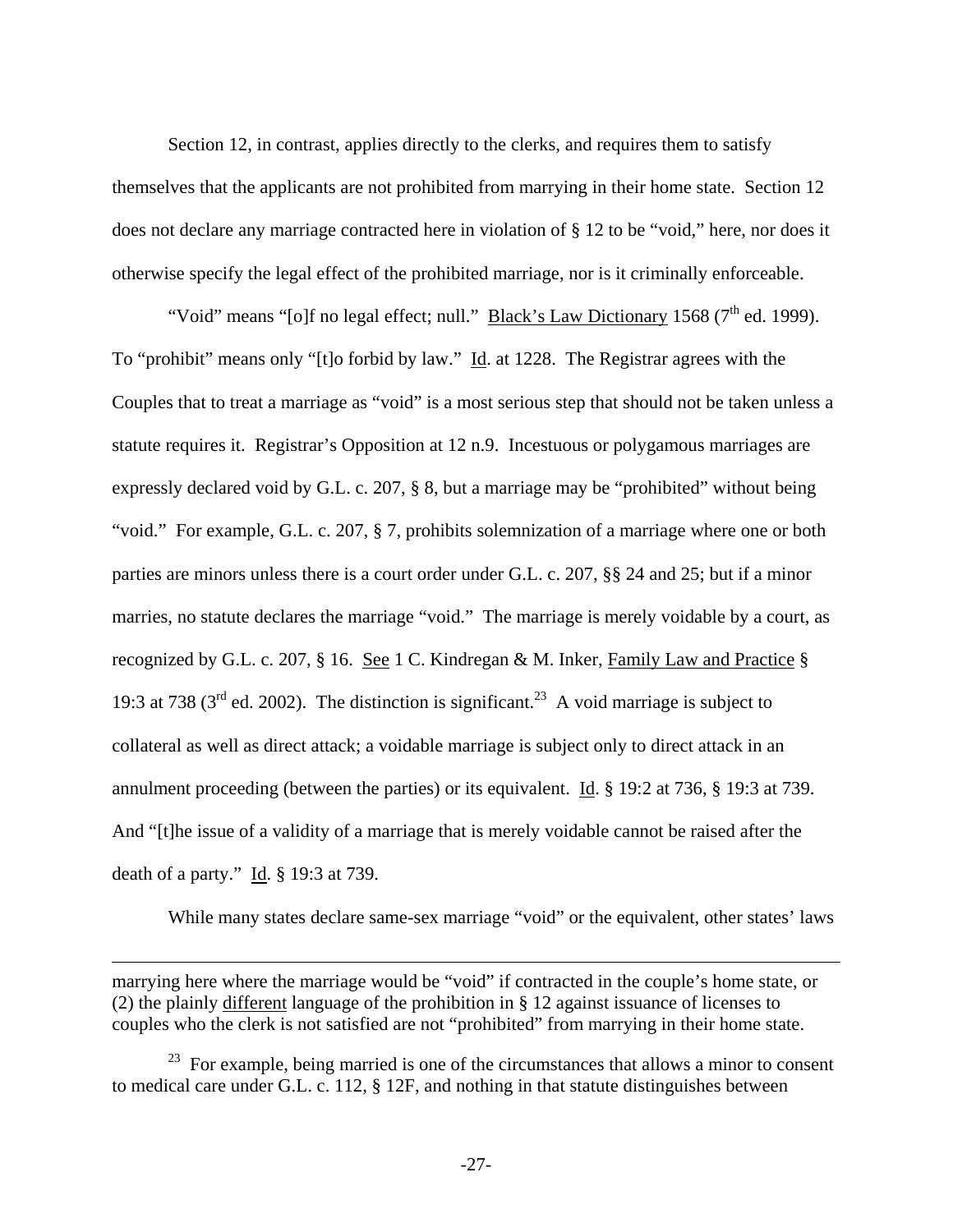merely prohibit same-sex marriage (expressly or by necessary implication), without declaring it "void" or the equivalent. The Registrar has already illustrated this point under the New Hampshire and Rhode Island laws applicable to two of the plaintiff Couples. See Registrar's Opposition at 23-27. Likewise, North Dakota prohibits same-sex marriage, but the Registrar finds no North Dakota law declaring such marriages void, even though North Dakota law does declare incestuous and bigamous marriages void.<sup>24</sup> The law appears similar in Oklahoma,<sup>25</sup> South Dakota, $^{26}$  and Virginia. $^{27}$  $^{27}$  $^{27}$ 

 The Couples' claim that § 12 merely implements § 11's bar on "void" marriages, rather than containing its own bar on "prohibited" marriages, is contrary not only to the plain words of

minors who did and did not have a court order permitting their marriage.

 $\overline{a}$ 

<span id="page-27-0"></span><sup>24</sup> Under N. Dakota Cent. Code 14-03-01, "Marriage is a personal relation arising out of a civil contract between one man and one woman to which the consent of the parties is essential. The marriage relation may be entered into, maintained, annulled, or dissolved only as provided by law. A spouse refers only to a person of the opposite sex who is a husband or a wife." This effectively prohibits same-sex marriage but does not declare it void. In contrast, incestuous and bigamous marriages are expressly declared "void." Id. §§ 14-03-03, 14-03-06.

<span id="page-27-1"></span><sup>25</sup> See 43 Okl. St. Ann. §§1, 3(A); cf. § 2 ( incestuous marriages "void"). Oklahoma law provides that same-sex marriages contracted in other states "shall not be recognized as valid and binding in this state," id. § 3.1, which is the equivalent of deeming such marriages void, but the Registrar finds no like provision for same-sex marriages contracted in Oklahoma itself.

<span id="page-27-2"></span>26 See S. Dakota Cod. L. §§ 25-1-1, 25-1-10, 25-1-11; cf. id. §§ 25-1-6, 25-1-8 (incestuous and bigamous marriages "void"). South Dakota has a law denying in-state validity to same-sex marriages contracted in other states, id. § 25-1-38, but the Registrar finds no like provision for same-sex marriages contracted in South Dakota itself.

<span id="page-27-3"></span><sup>27</sup> Under Va. Code Ann. § 20-45.2, "A marriage between persons of the same sex is prohibited. Any marriage entered into by persons of the same sex in another state or jurisdiction shall be void in all respects in Virginia and any contractual rights created by such marriage shall be void and unenforceable." This prohibits same-sex marriage in Virginia but only declares such marriages "void" if contracted in other states. In contrast, incestuous and bigamous marriages are expressly declared "void." Id. § 20-45.1(a) (citing § 20-38.1).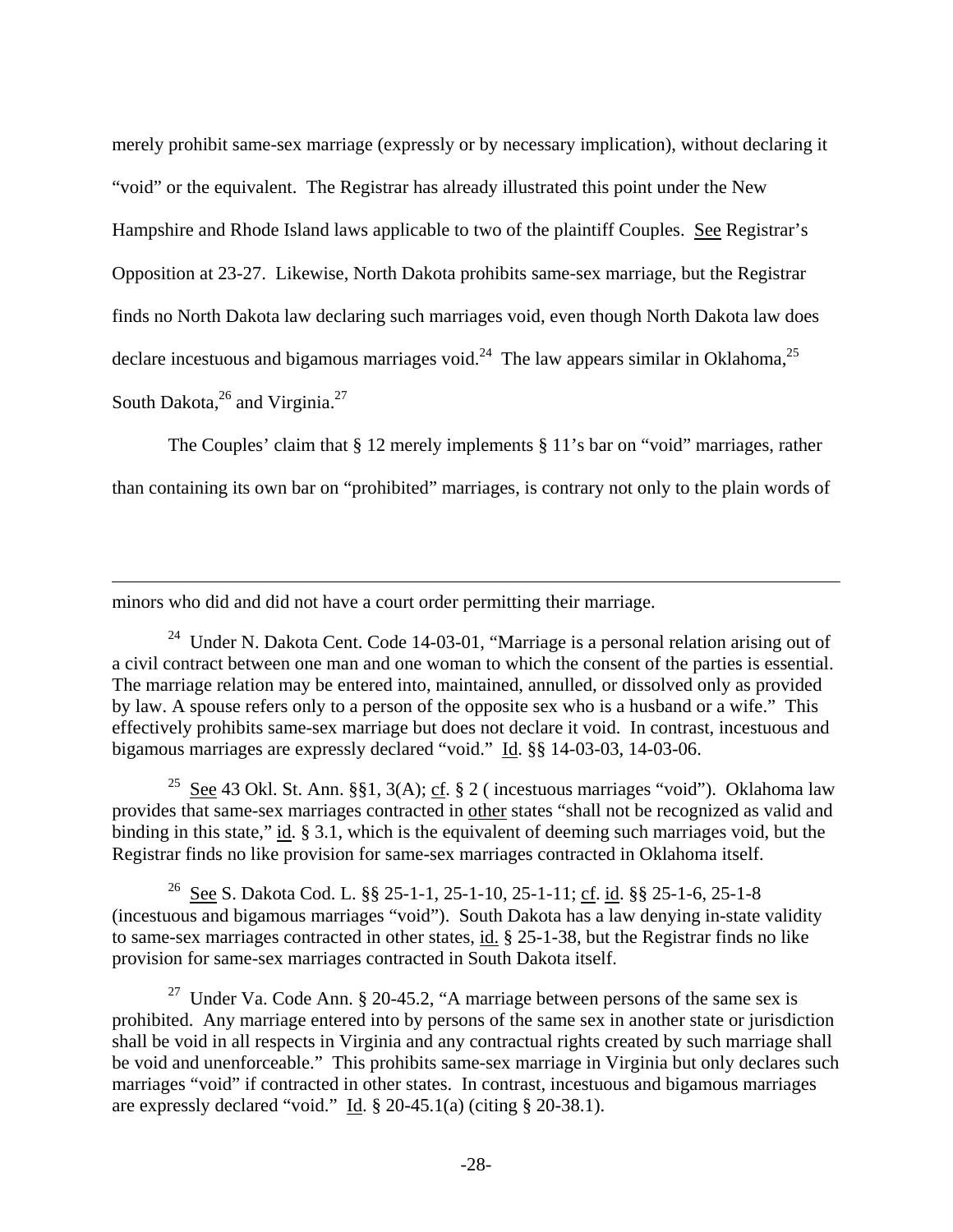§ 12 but also to that section's obvious purpose of respecting the marriage laws of other states.<sup>28</sup> And the Registrar's reading of § 12 hardly renders § 11 "meaningless." Couples' Reply at 7. Although a couple whose marriage here is barred by § 11 would most likely also find their marriage here barred by  $\S 12$ –*i.e.*, if a marriage would be "void" if contracted in the couple's home state, it is most likely "prohibited" there as well–§ 11 still has ample operation independent of § 12. Most importantly, marriages barred by § 11 are void in Massachusetts (unlike marriages barred by § 12)<sup>29</sup>, and a clerk's issuance of a license to parties barred from marrying by § 11 (unlike the issuance of a license to parties barred from marrying by § 12) is a criminal offense.

The Couples therefore fail in their claim that the Registrar is misinterpreting § 12.

#### D. The Couples' Privileges and Immunities Claim Fails.

 $\overline{a}$ 

 Due to space limitations the Registrar will address only one of the many dispositive defects in the Couples' Privileges and Immunities Clause claim: the Couples still fail to establish that marriage is a "fundamental right" for purposes of the Clause. The Couples erroneously suggest that the Supreme Court reaffirmed in 1985 that activities protected as "fundamental" include anything that could fall under the heading of "the enjoyment of life and liberty . . . and

<span id="page-28-0"></span><sup>&</sup>lt;sup>28</sup> The Couples' reliance on the legislative history of  $\S$  10 not only sheds no light on  $\S$  12 but is wholly irrelevant where there is no ambiguity in § 12's use of the term "prohibited." Boston Neighborhood Taxi Ass'n v. DPU, 410 Mass. 686, 690 (1991) (where statute is unambiguous, court will not consider legislative history). Also, the 1913 statute was entitled "An Act to Make Uniform the Law Relating to Marriages in Another State in Evasion or Violation of the Laws of the State of Domicile," St. 1913, c. 360 (emphasis added), suggesting that the law reaches marriages that are "prohibited" by another state, not merely those that are "void" in another state. The title is part of the act and may be looked to if issues of interpretation arise. E.g., Kerins v. Lima, 425 Mass. 108, 114 (1997).

<span id="page-28-1"></span><sup>&</sup>lt;sup>29</sup> That the Registrar views marriages in violation of  $\S 12$  as being of "questionable" validity," Couples' Reply at 7, does not mean that they are void (which would make § 12 duplicative of § 11 in this regard)–only that they were entered into illegally and might be voidable, which is quite different than the effect of § 11.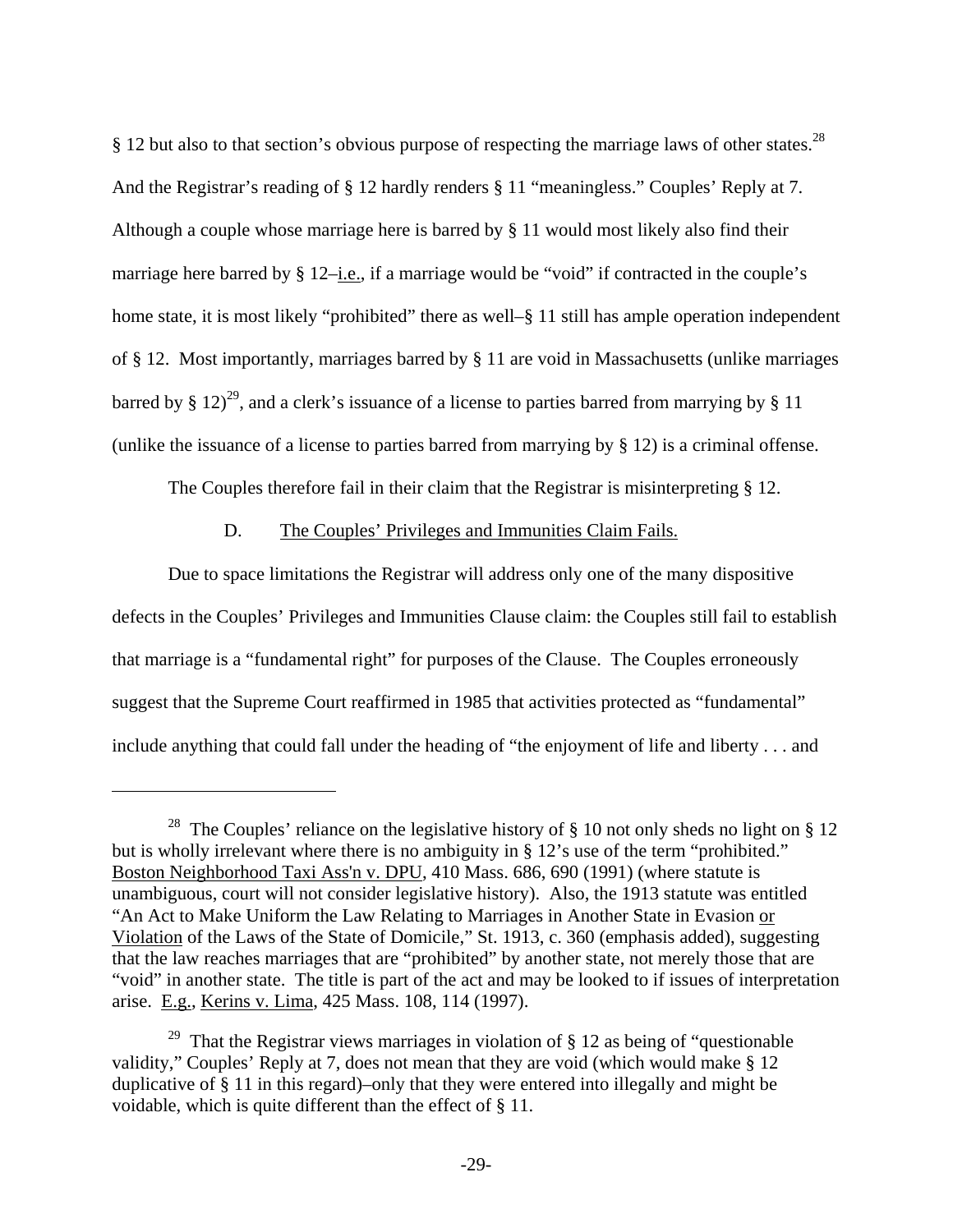[the right] to pursue and obtain happiness and safety." Couples' Reply at 13. In 1825, in Corfield v. Coryell, 6 F. Cas. 546 (No. 3,230) (CC E.D. Pa. 1825), Justice Washington (sitting as Circuit Justice) did include those general words, as well as the following more specific list of rights, as those deemed "fundamental" under the Clause:

The right of a citizen of one state to pass through, or to reside in any other state, for purposes of trade, agriculture, professional pursuits, or otherwise; to claim the benefit of the writ of habeas corpus; to institute and maintain actions of any kind in the courts of the state; to take, hold and dispose of property, either real or personal. . . .

But in 1985, the Supreme Court reaffirmed only the precise and specific list of rights just quoted–not the more general catch-all category of "the enjoyment of life and liberty . . . and [the right] to pursue and obtain happiness and safety"–as rights that would "still be protected by the Clause." Supreme Court of New Hampshire v. Piper, 470 U.S. 274, 281 n.10 (1985). Justice Washington's more general formulation from 1825 was apparently viewed as embodying a "natural rights" theory–a theory that was later expressly rejected by the Court. See Piper, 470 U.S. at 281 n.10; Baldwin v. Montana Fish & Game Comm'n, 436 U.S. 371, 384 n.20 (1978). Because marriage is not a "fundamental right" under the Clause, the Couples' claim fails.

#### IV. THE PUBLIC INTEREST DOES NOT FAVOR AN INJUNCTION.

 The Clerks improperly dismiss the rational and legitimate public purposes served by §§ 11 and 12 as irrelevant to whether the Commonwealth (i.e., the public interest<sup>30</sup>) would be harmed by an injunction. Clerks' Reply at 12. If the Court agrees that §§ 11 and 12 may rationally be thought to serve any of those legitimate public purposes, then enjoining §§ 11 and

<span id="page-29-0"></span> $30$  Although the Clerks frame the question as whether the "irreparable harm" that an injunction would cause the Commonwealth outweighs the irreparable harm that denying an injunction would cause the Clerks, "irreparable harm to the Commonwealth" boils down to